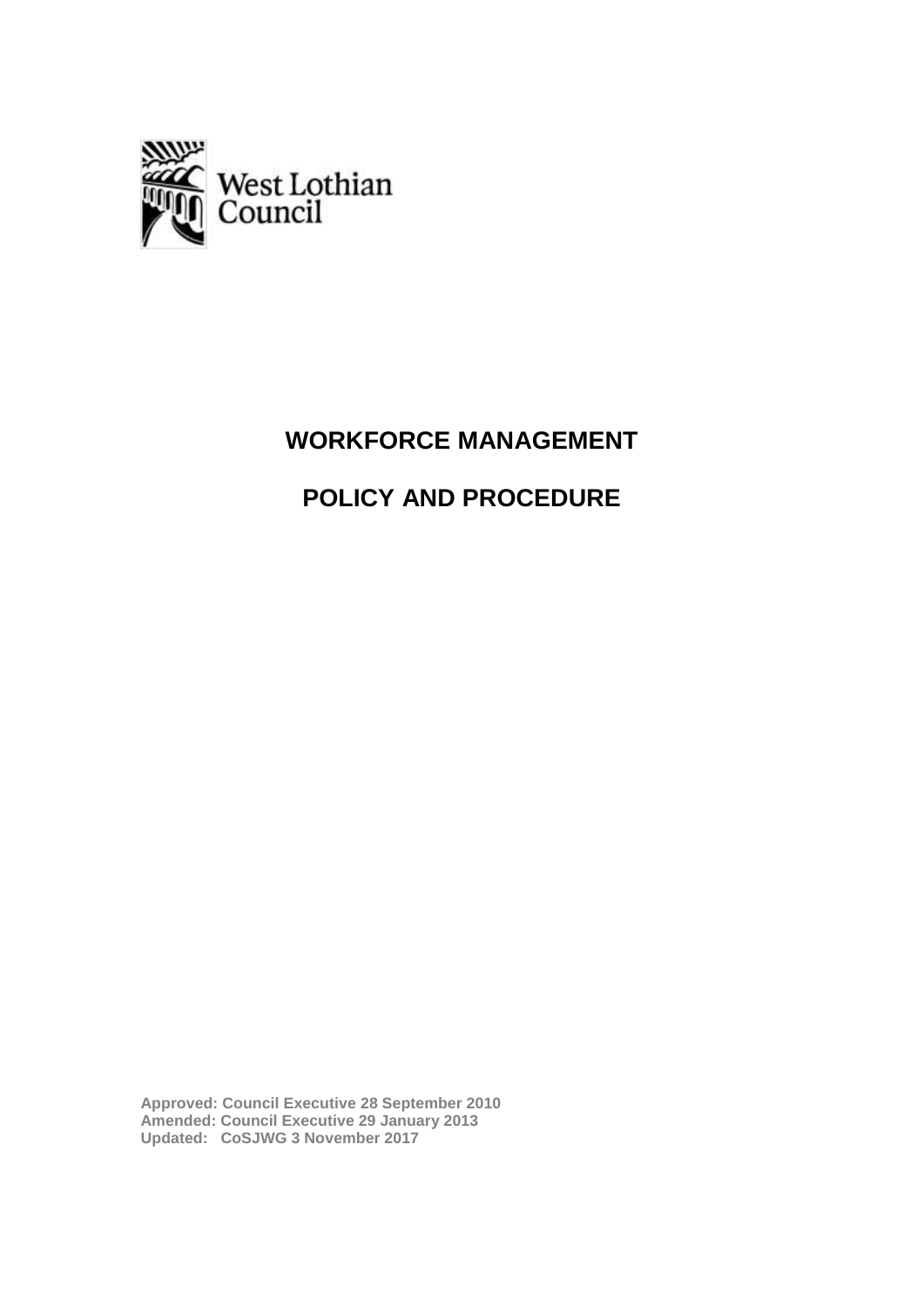## **WORKFORCE MANAGEMENT**

#### **CONTENTS**

| 1.<br>2.<br>3.<br>4.<br>5.                                              | <b>SECTION 1 – POLICY STATEMENT AND PRINCIPLES</b><br><b>Policy Statement</b><br>Scope<br><b>Policy Principles</b><br><b>Consultation and Communication</b><br><b>Supporting Procedures</b>                                                                                                                                                                                                                                                                                  | $\overline{2}$<br>$\overline{2}$<br>$\frac{2}{3}$<br>$\overline{4}$                            |
|-------------------------------------------------------------------------|------------------------------------------------------------------------------------------------------------------------------------------------------------------------------------------------------------------------------------------------------------------------------------------------------------------------------------------------------------------------------------------------------------------------------------------------------------------------------|------------------------------------------------------------------------------------------------|
| 1.<br>2.<br>3.<br>4.                                                    | <b>SECTION 2 - SUMMARY OF MANAGEMENT ROLES AND RESPONSIBILITIES</b><br><b>Depute Chief Executives</b><br><b>Head of Corporate Services</b><br>Line Managers<br><b>HR Services</b>                                                                                                                                                                                                                                                                                            | 5<br>5<br>6<br>6                                                                               |
| 1.<br>2.<br>3.                                                          | <b>SECTION 3 - EARLY RETIRAL AND SEVERANCE</b><br>Introduction<br><b>Policy Principles</b><br>Use of Early Retiral and Severance Arrangements                                                                                                                                                                                                                                                                                                                                | $\overline{7}$<br>$\overline{7}$<br>$\overline{7}$                                             |
| 1 <sub>1</sub><br>2.<br>3.<br>4.<br>5.<br>6.                            | <b>SECTION 4 - TRANSER, MATCHING AND APPOINTMENT</b><br>Introduction<br>Establishing Pools for Transfer and Matching<br><b>Transfer of Posts to New Structure</b><br><b>Matching to New Posts</b><br>Employees Not Matched or Appointed Following Ring-Fenced Interview<br>Appointment to Posts Through Internal Recruitment Process                                                                                                                                         | 9<br>9<br>10<br>10<br>11<br>11                                                                 |
| 1.<br>2.<br>3.<br>4.<br>5.<br>6.<br>7.<br>8.<br>9.<br>10.<br>11.<br>12. | <b>SECTION 5 - REDEPLOYMENT PROCEDURE</b><br>Purpose and Application<br><b>Displaced Employees</b><br>Identification of Suitable Alternative Employment<br>Monitoring of Council Wide Vacancies<br><b>Priority Interview</b><br><b>Guaranteed Interview</b><br>Offer of Suitable Alternative Employment<br><b>Salary Protection</b><br>Failure to Identify Suitable Alternative Employment<br><b>Counselling and Support Measures</b><br><b>Budgetary Measures</b><br>Review | 12 <sub>2</sub><br>12 <sub>2</sub><br>12<br>13<br>13<br>14<br>14<br>15<br>16<br>16<br>16<br>17 |
|                                                                         | <b>APPENDIX 1 – Service Restructure Process Overview</b><br><b>APPENDIX 2 – Mock Restructure Process Scenario</b><br>APPENDIX 3 - Skills and Experience Profile Form                                                                                                                                                                                                                                                                                                         | 18<br>19<br>22                                                                                 |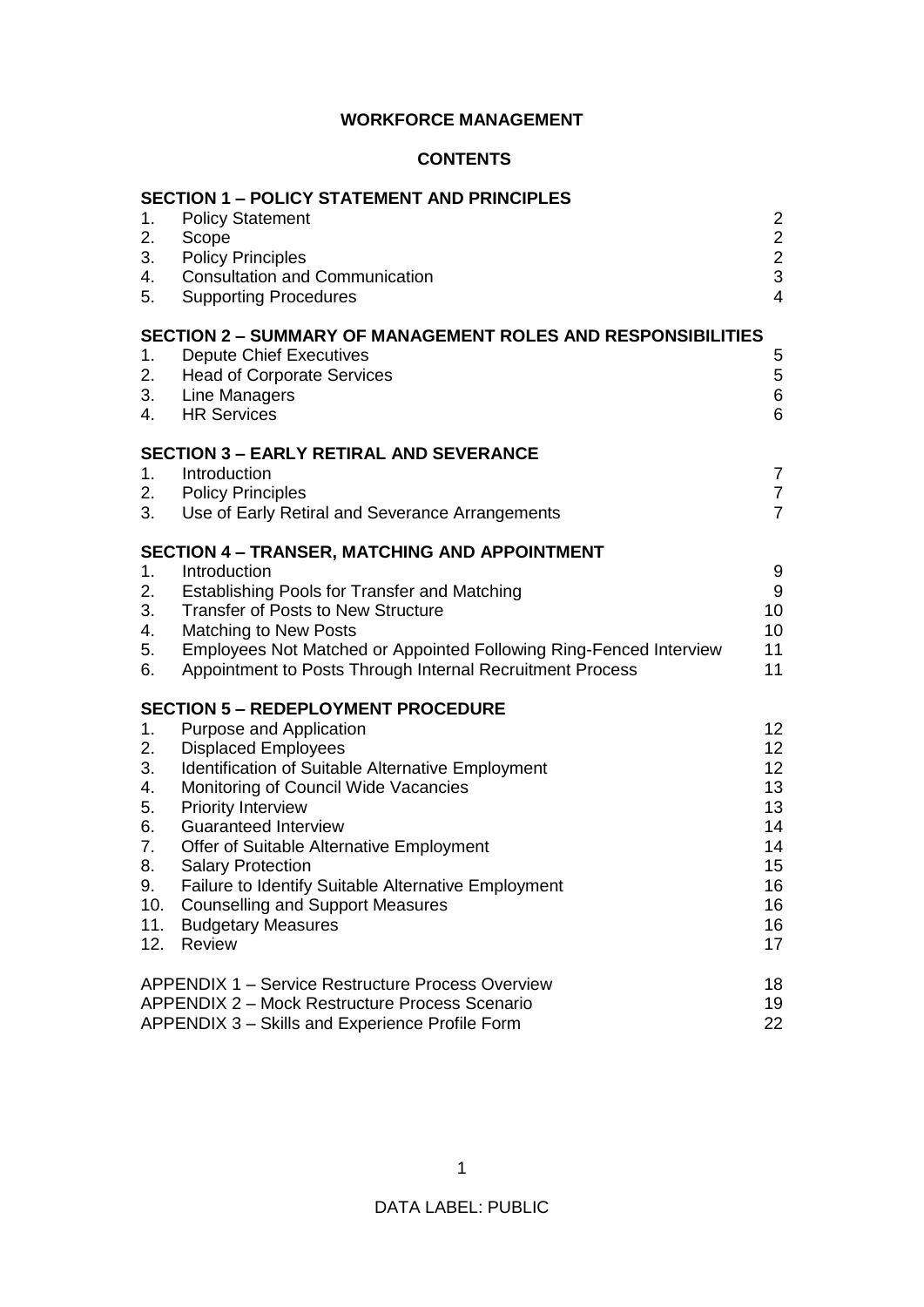## **SECTION 1**

## **POLICY STATEMENT AND PRINCIPLES**

## **1. POLICY STATEMENT**

- 1.1 This policy and supporting principles underpin the council's approach to dealing with the employment implications of organisational change.
- 1.2 The council must be able to vary its structure(s) and the number and categories of people it employs in response to constantly changing service needs and priorities to maintain a balanced and effective workforce within the limits of resources available.
- 1.3 Where it is necessary to alter organisational structures, the council will endeavour to identify suitable alternative employment for those employees who become displaced as a consequence. Wherever practicable, the council will seek to manage any reductions in employee numbers through normal turnover and voluntary means.
- 1.4 Where it is not possible to offer suitable alternative employment opportunities, appropriate severance arrangements will apply.

## **2. SCOPE**

2.1 This policy covers all council employees taking into account the terms of relevant National Schemes of Salaries and Conditions of Service where appropriate.

#### **3. POLICY PRINCIPLES**

- The council is committed to the principle of working with employees and trade unions in managing changes to its organisational structures and staffing requirements. The council will seek to achieve agreement to change through constructive and open dialogue.
- The council accepts that it has responsibilities to all employees to minimise uncertainty wherever possible and to maximise the choices and options available to employees when their jobs change or are removed from existing structures.
- The council will deal with the search for suitable alternative employment pro-actively and by offering support, counselling and advice as appropriate to employees seeking alternative employment either within or out-with the council.
- Employees who have become displaced will be expected to cooperate fully with the council in seeking to secure alternative employment through the redeployment process. In particular, employees will be expected to give reasonable consideration to any vacancies identified as potentially suitable and present themselves for priority interview where the opportunity is offered.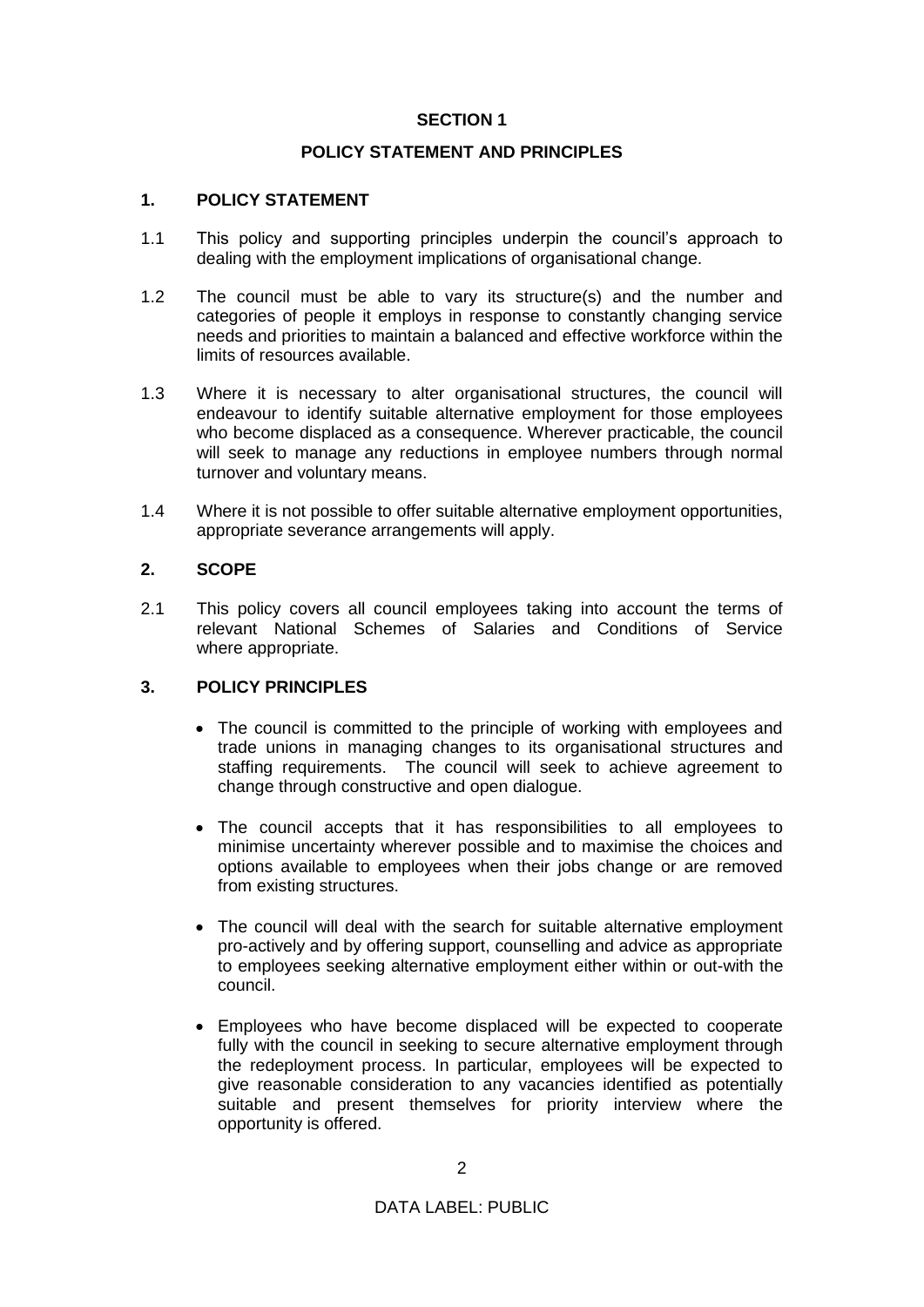- The council will apply the Policy on the Application of Early Retirement and Severance wherever there is a clear business need. Offers of alternative employment will not be an enforced option where voluntary severance may offer a more satisfactory and effective solution. The feasibility of alternative employment will be assessed in individual cases and circumstances prior to appropriate severance arrangements being considered and implemented.
- An employee, who is dissatisfied with the manner that this policy has been applied to them, is entitled to have recourse to the council's [Grievance](https://www.westlothian.gov.uk/media/28447/Procedure-for-Hearing-Employee-Grievances-Non-Teaching/pdf/GrievanceProcedure_(non-teaching).pdf)  [Procedure \(Non-Teaching\)](https://www.westlothian.gov.uk/media/28447/Procedure-for-Hearing-Employee-Grievances-Non-Teaching/pdf/GrievanceProcedure_(non-teaching).pdf) or [Grievance Procedure \(Teachers\)](https://www.westlothian.gov.uk/media/28448/Procedure-for-Hearing-Teachers-Grievances/pdf/GrievanceProcedure_Teachers.pdf)

## **4. CONSULTATION AND COMMUNICATION**

#### **Consultation**

- 4.1 The council will:
	- consult with its employees and recognised trade unions at all stages of organisational change; this will include consultation at an early stage whenever any review or reorganisation is being proposed by the council;
	- determine whether, based on the numbers of employees potentially affected by any review or reorganisation, statutory consultation and notification requirements are triggered. Where the proposals affect 20-99 employees, a minimum 30 day consultation period applies. Where the proposals affect 100 or more employees, a minimum 45 day consultation period applies.;
	- ensure that timeous access is given to all relevant information to enable meaningful consultation to take place;
	- explain the purpose and the implications of any proposed change to employees and trade unions;
	- listen to what employees and the trade unions have to say and take their views fully into consideration.
- 4.2 In addition to complying with the protocols for collective consultation, the council must also follow a reasonable and fair procedure by ensuring that regular consultative meetings are held with affected employees. Care should be taken to ensure that employees who are absent from the workplace are included in the consultation process.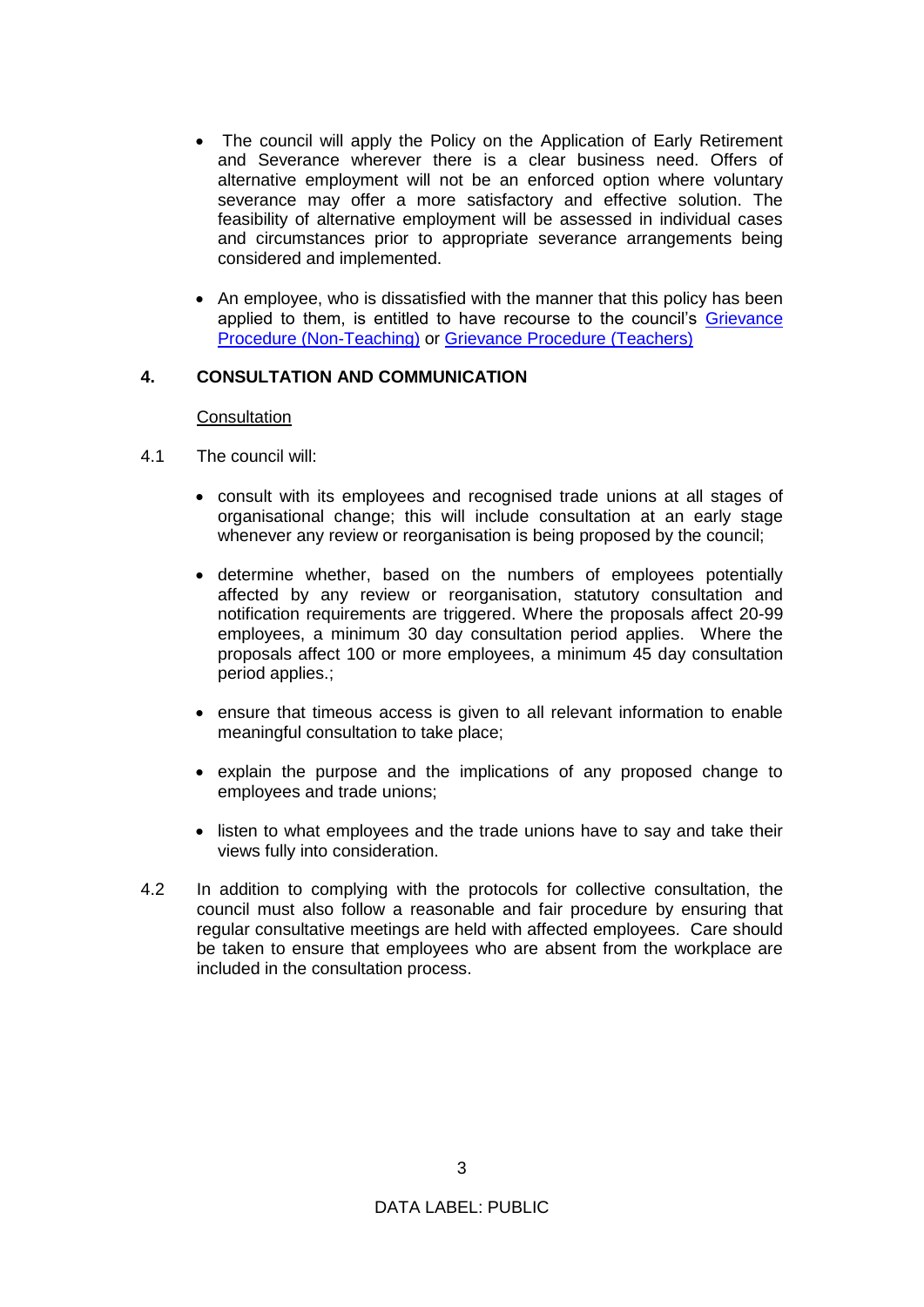#### **Communication**

- 4.3 The council will:
	- inform employees and trade unions of progress and intended timescales of any review/organisational change;
	- review the progress of any change programme and ensure that employees and trade unions receive up to date information;
	- inform employees and trade unions of any relevant issues that are likely to affect jobs and employment practices;
	- inform employees and trade unions as soon as practicable of developing issues and plans that are likely to have a significant impact on jobs and/or service delivery.

## **5. SUPPORTING PROCEDURES**

- 5.1 The policy principles will be implemented through the following procedures:
	- Early Retiral and Severance (see Section 3);
	- Transfer, Matching and Appointment (see Section 4);
	- Redeployment Procedure (see Section 5).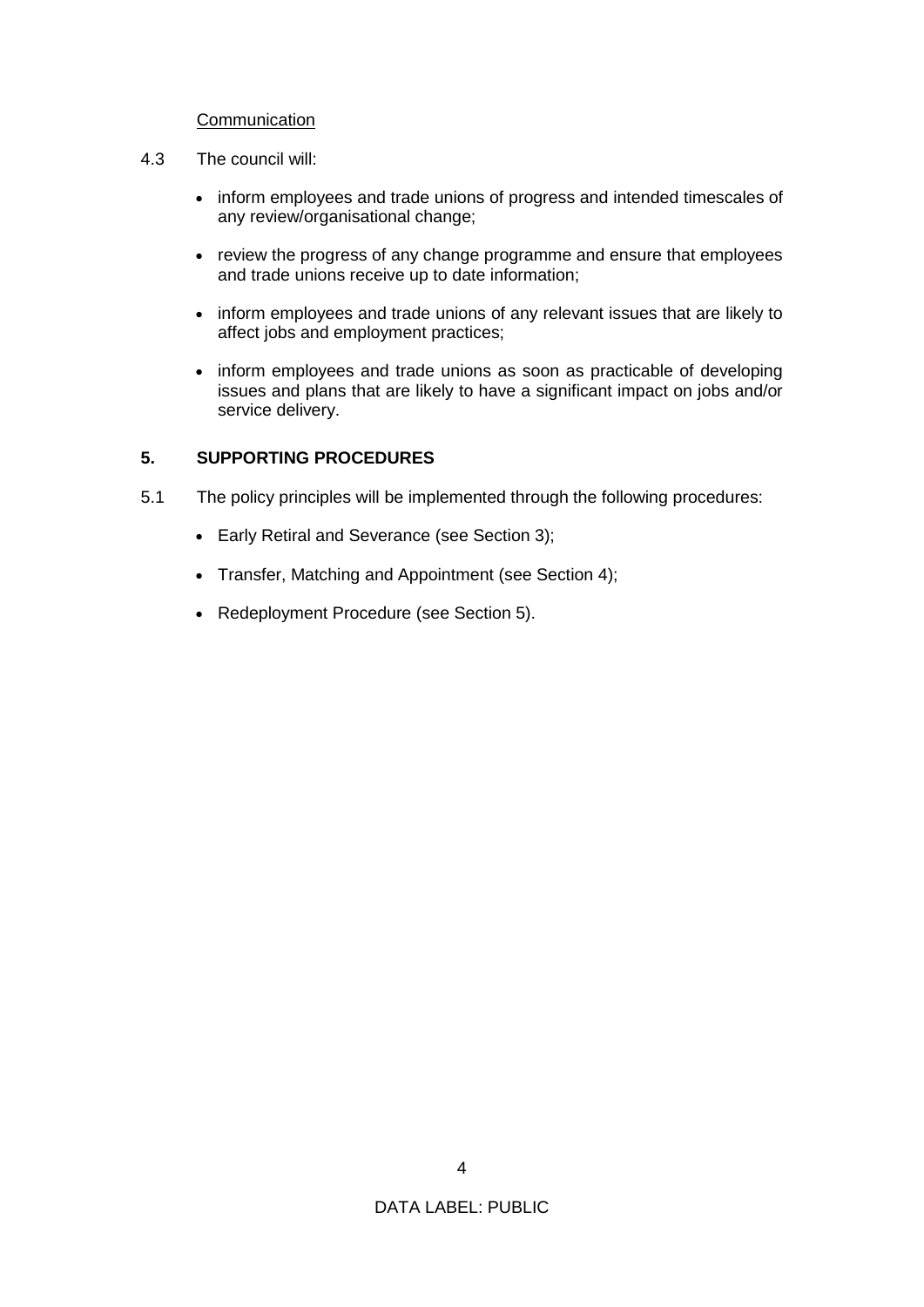## **SECTION 2**

#### **SUMMARY OF MANAGEMENT ROLES AND RESPONSIBILITIES**

#### **INTRODUCTION**

The key roles and responsibilities of those involved in implementing the procedures contained in Sections 3, 4 and 5 are summarised below.

## **1. DEPUTE CHIEF EXECUTIVES**

- 1.1 To ensure that appropriate mechanisms are put in place to support employees in their services who are affected by organisational change.
- 1.2 To put in place appropriate arrangements for consulting and communicating with employees and their trade union representatives during periods of organisational change within their Service.
- 1.3 To seek alternative employment for employees in their services who are displaced as a result of organisational change. This responsibility is retained until such time as the displaced employee is successfully employed in another post either within the existing service or within another service in the council, or leaves the employment of the council on severance or other terms.
- 1.4 To co-operate with other Depute Chief Executives as required in accommodating employees displaced from other council services.
- 1.5 To ensure that vacancies within their service are not filled until it is confirmed through HR Services that employees awaiting an offer of alternative employment cannot fill them.
- 1.6 To ensure that any proposed cases of early retiral and severance are supported by a clear business case in accordance with the council's Policy on the Application of Early Retiral and Severance.

## **2. HEAD OF CORPORATE SERVICES**

- 2.1 To undertake a council-wide, co-ordinating role where the search for suitable alternative employment requires to be extended beyond individual Service boundaries.
- 2.2 To monitor and evaluate the effectiveness of career counselling and support where such services are provided by approved external agencies.
- 2.3 To ensure that HR Services monitor all vacancies and vacancies are held pending consideration of any employees awaiting an offer of alternative employment.
- 2.4 To maintain and regularly circulate through HR Services, details of employees seeking alternative employment.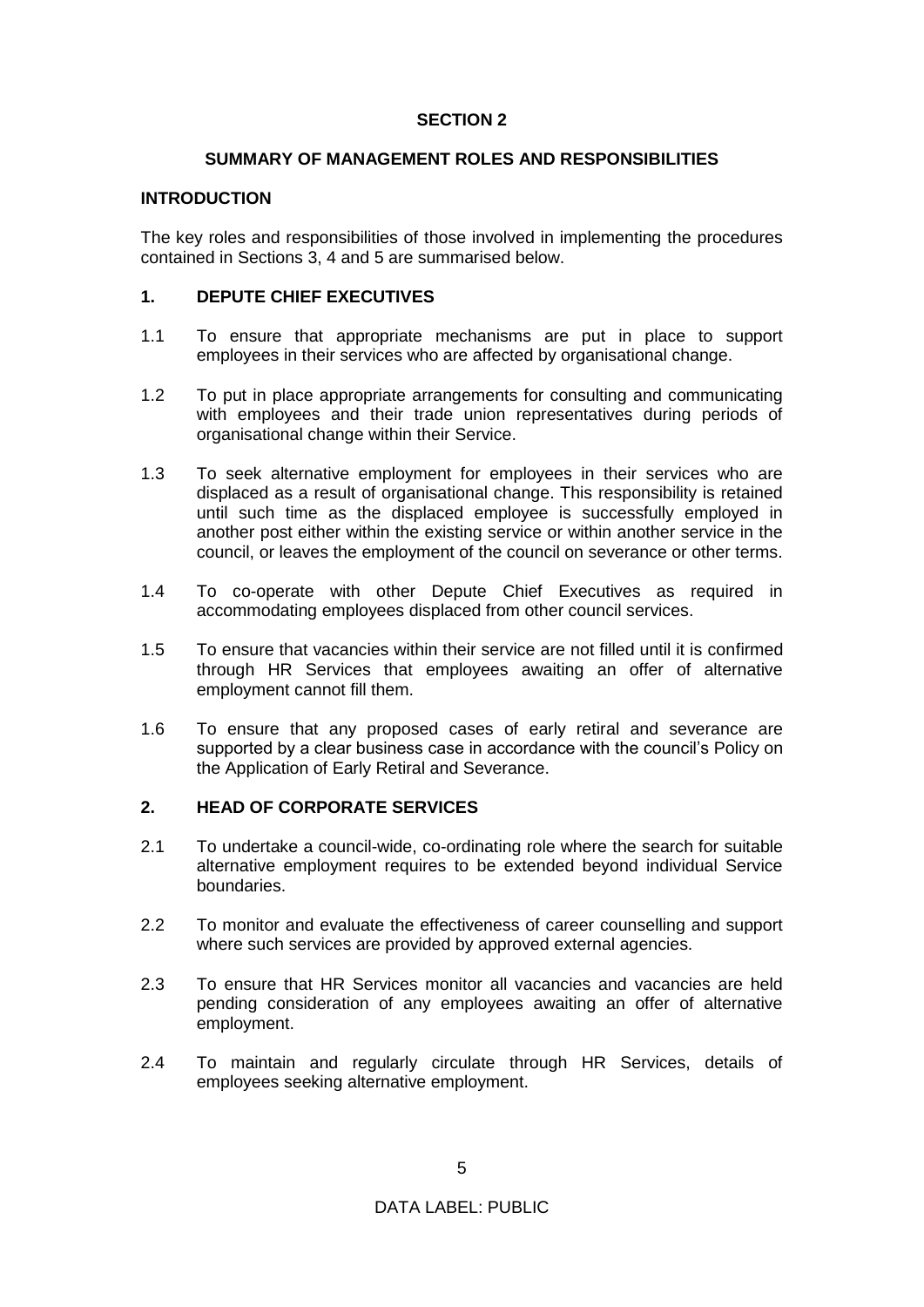- 2.5 To ensure that, through HR Services, line managers are advised appropriately on the application of fair assessment criteria in matching displaced employees to suitable vacancies.
- 2.6 To ensure that, through HR Services, the application of any agreed council policy on selection for severance is applied fairly and consistently.

## **3. LINE MANAGERS**

- 3.1 To ensure that employees are supported during periods of organisational change.
- 3.2 To assist and co-operate as necessary with other managers, either within or outwith their Service, and with HR Services in securing suitable alternative employment for employees displaced as a consequence organisational. This may involve participating in assessment/matching panels both within and outwith their own Service area as necessary.
- 3.3 To ensure that there are regular (at least monthly) reviews of progress with displaced employees during the search for suitable alternative employment.
- 3.4 To liaise with HR Services in arranging for the provision of professional career counselling and support from appropriate external agencies as necessary.

## **4. HR SERVICES**

- 4.1 To co-ordinate the search and placement of employees awaiting alternative employment.
- 4.2 To monitor vacancies across the council that might be suitable for employees seeking alternative employment.
- 4.3 To advise line managers on the application of fair assessment criteria in matching displaced employees to suitable vacancies.
- 4.4 To advise line managers in accessing professional career counselling and support for displaced employees as necessary.
- 4.5 To co-ordinate and administer severance procedures and processes across council services.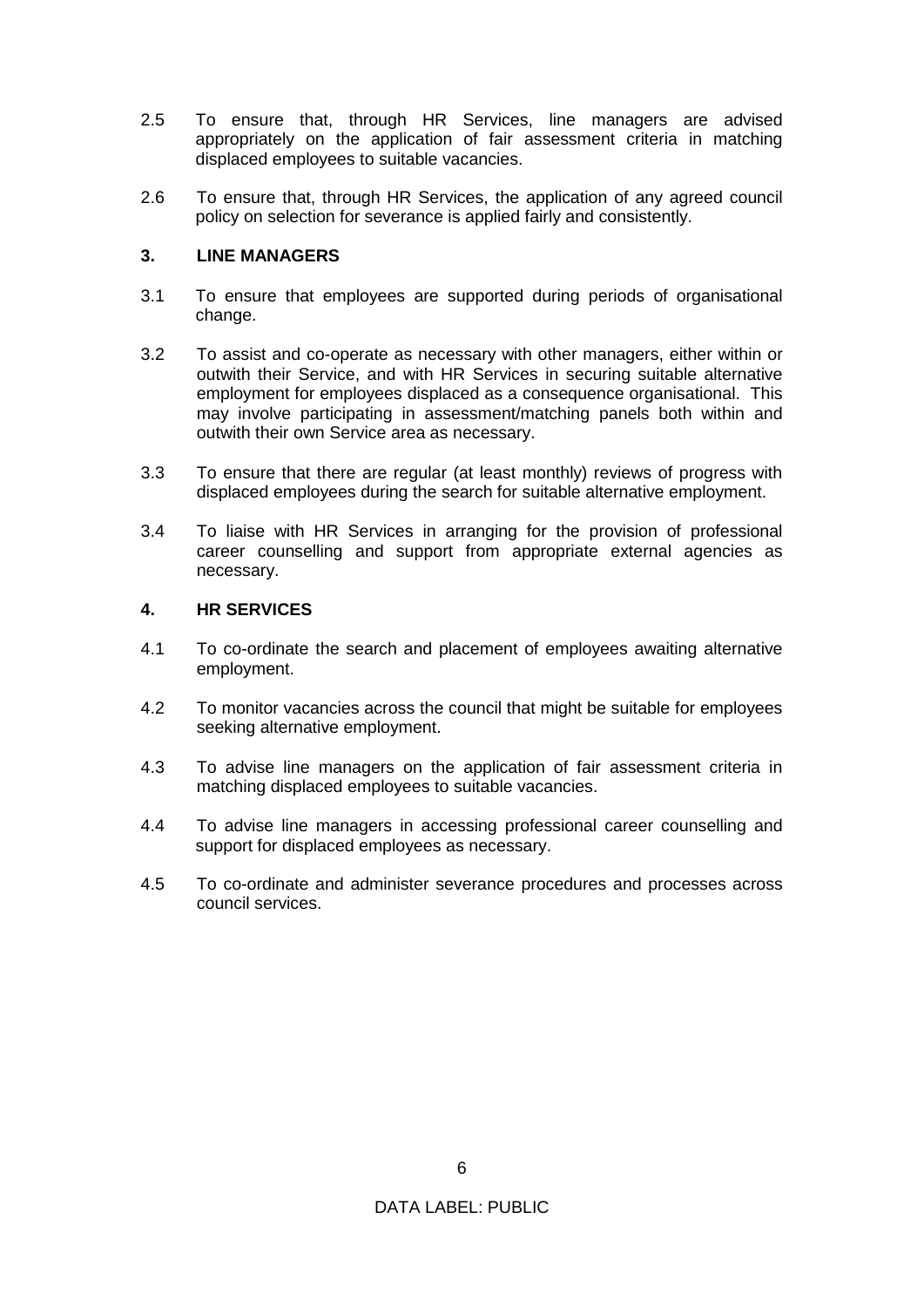## **SECTION 3**

#### **EARLY RETIRAL AND SEVERANCE**

#### **1. INTRODUCTION**

The council's **[Policy on Applying Discretionary Pension Provisions](https://www.westlothian.gov.uk/media/9516/Pensions-Discretionary-Provisions---Policy-Statement/pdf/Pensions_Discretion_Provisions_(Policy_Statement).pdf)** (Part 2 – Early Retirement & Voluntary Severance) will apply as appropriate at any stage of the change process. This Policy will be applied on the basis of establishing a clear business case where early retiral/severance may be the realistic solution in given circumstances.

#### **2. POLICY PRINCIPLES**

The council's [Policy on Applying Discretionary Pension Provisions](https://www.westlothian.gov.uk/media/9516/Pensions-Discretionary-Provisions---Policy-Statement/pdf/Pensions_Discretion_Provisions_(Policy_Statement).pdf) is based on the following principles:

- decisions on early retirement/severance will be taken with a full understanding of the true costs:
- decisions on early retirement/severance will be based on business/service needs and the need for the council to maintain a balanced workforce;
- early retirement/severance (with or without any permitted enhancements) will only be implemented where there is a demonstrable benefit to the council;
- the application of early retirement/severance will be implemented through fair and effective procedures supported by reliable management information;
- wherever possible, viable and sustainable alternatives to early retiral/severance will be examined and implemented.

## **3. USE OF EARLY RETIRAL AND SEVERANCE ARRANGEMENTS**

- 3.1 The use of these measures will depend on the circumstances of each situation. Depute Chief Executives have a key role to play in ensuring that a clear business case exists in all proposals for early retiral/severance and that any service implications are identified.
- 3.2 The application of early retiral/severance measures is at the discretion of the council. The Chief Executive, in consultation with the Leader of the council, will consider all proposals for early retiral/severance.
- 3.3 The option to consider early retiral/severance measures exists at all stages of the change process. The first consideration will be for the council to try to identify suitable alternative employment for displaced employees, however if suitable alternative employment cannot be identified voluntary severance or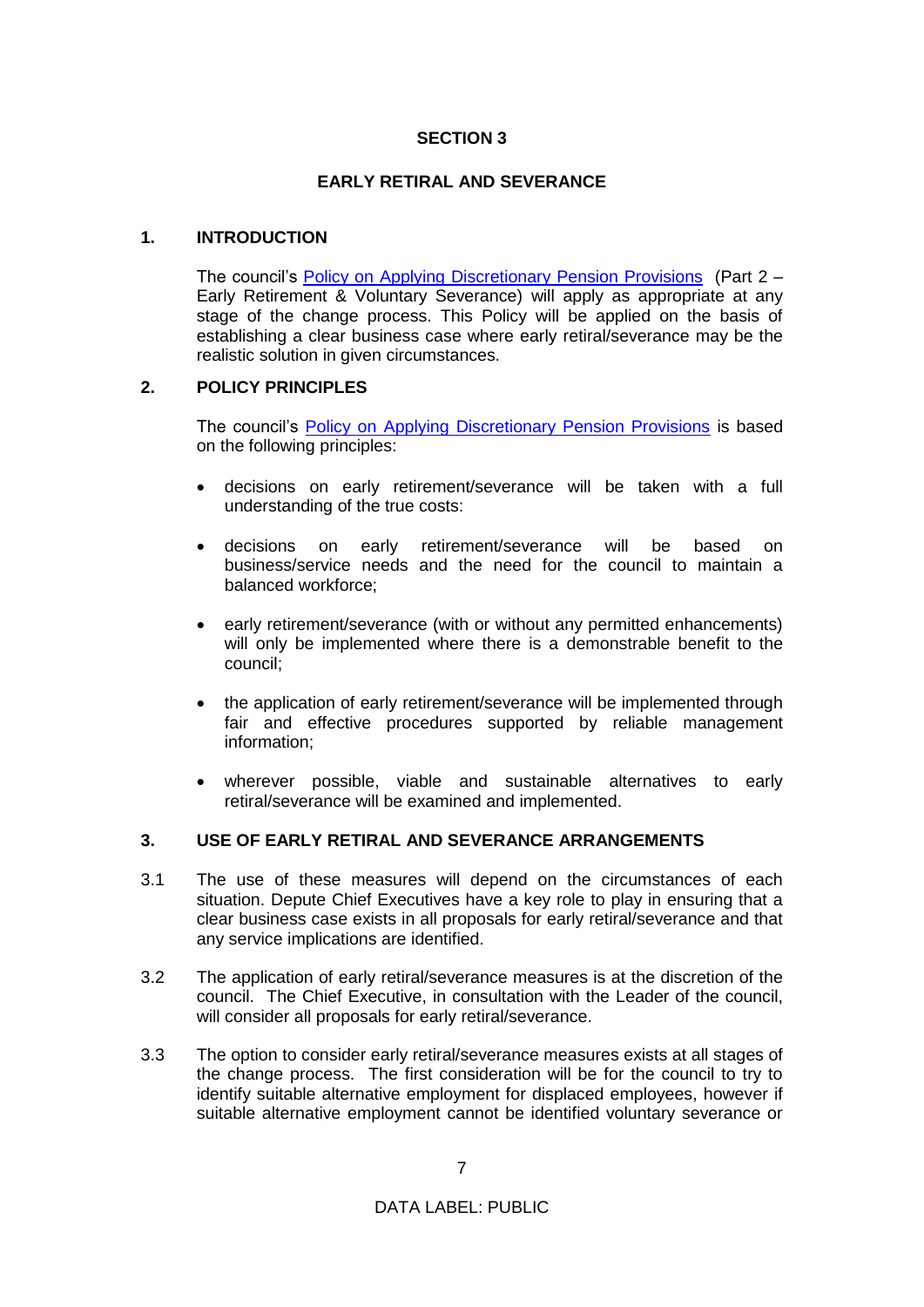early retirement may be an alternative option. The implementation of these measures is always at the discretion of the council and will depend on the validity of the business case being made.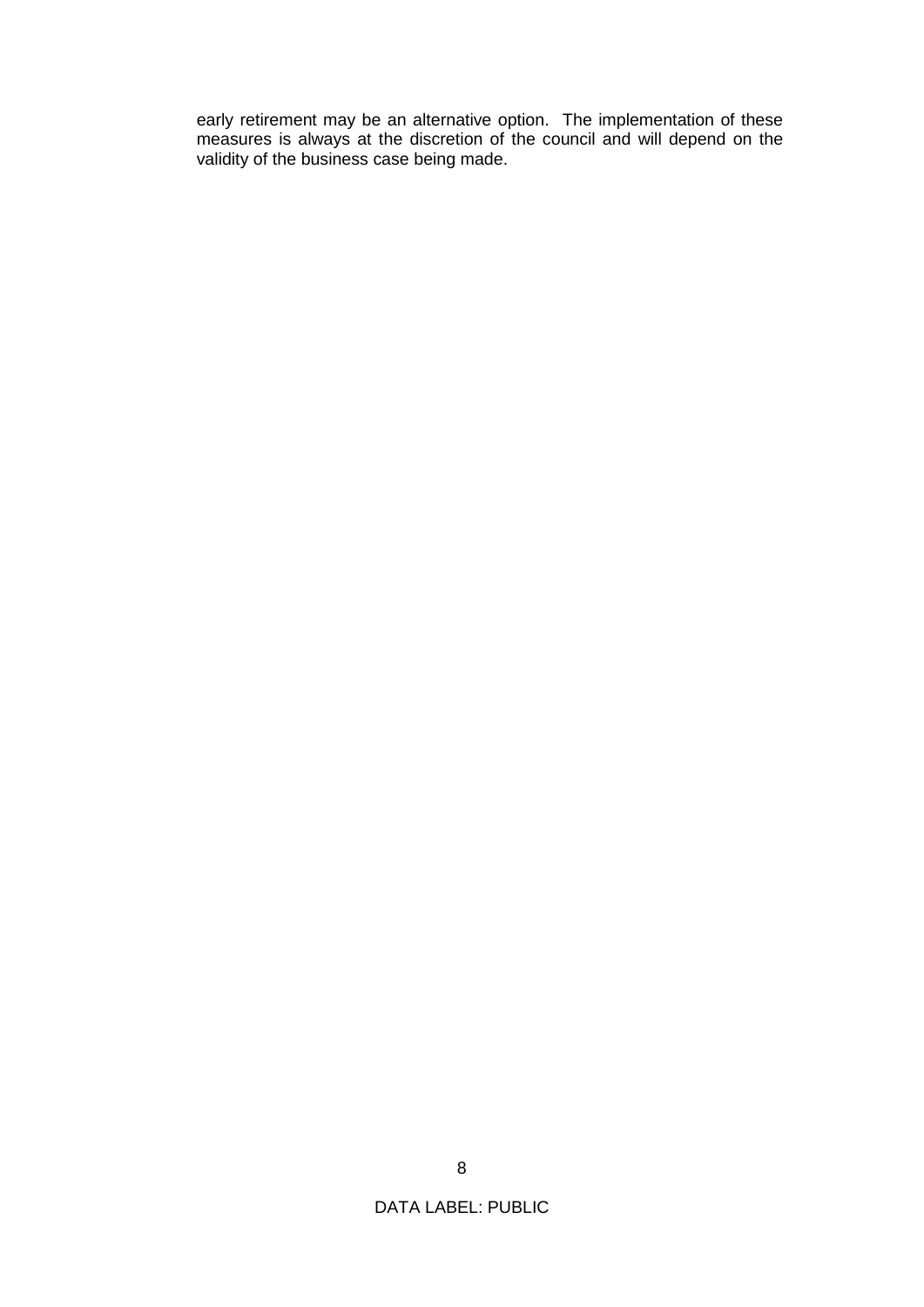## **SECTION 4**

#### **TRANSFER, MATCHING AND APPOINTMENT**

## **1. INTRODUCTION**

- 1.1 This procedure will apply where a service restructure requires employees to move from an existing structure to posts in a new structure. The processes involved will normally include transfer, matching and assessment or appointment to posts through an internal recruitment process where transfer, matching and assessment are not appropriate. The process is outlined in the Service Restructure Process Overview at Appendix 1 and the accompanying Mock Restructure Process Scenario at Appendix 2.
- 1.2 The transfer of teaching staff to alternative teaching posts will be implemented in accordance with the terms of the [Compulsory Transfer of](https://www.westlothian.gov.uk/media/1647/Compulsory-Transfer-of-Teachers/pdf/compulsorytransfer.pdf)  [Teachers Policy.](https://www.westlothian.gov.uk/media/1647/Compulsory-Transfer-of-Teachers/pdf/compulsorytransfer.pdf)

## **2. ESTABLISHING POOLS FOR TRANSFER AND MATCHING**

- 2.1 Where an existing structure is being replaced by a new structure, managers should compare the job outlines of posts in the new structure with those of posts in the existing structure.
- 2.2 The aim of the exercise is to identify those posts in the existing structure that are at the nearest equivalent level to posts in the new structure. This is so that employees in these posts can be placed in appropriate pools to allow decisions on transfer and matching and assessment to be made.
- 2.3 The establishment of pools should be carried out in consultation with the trade unions using a 'top-down' approach, i.e. working from the highest level post down to the next highest and so on. As part of that process the status of fixed term contracts will be considered on a case by case basis to determine whether they are to be included in the pools or whether there is objective justification for their exclusion.
- 2.4 In identifying the posts that should be included in the pools at the appropriate levels, the substantive grades of the posts, **excluding** any temporary higher duty or secondment arrangements, will be the main indicator but will not be the sole determinant. Other indicators to be considered are:
	- responsibility for other employees;
	- level of decision-making;
	- level of supervision received;
	- any other factors materially relevant to the posts concerned.
- 2.5 Once placed into the appropriate pools, individual employees and their trade union representatives will be consulted on any transfer and matching proposals.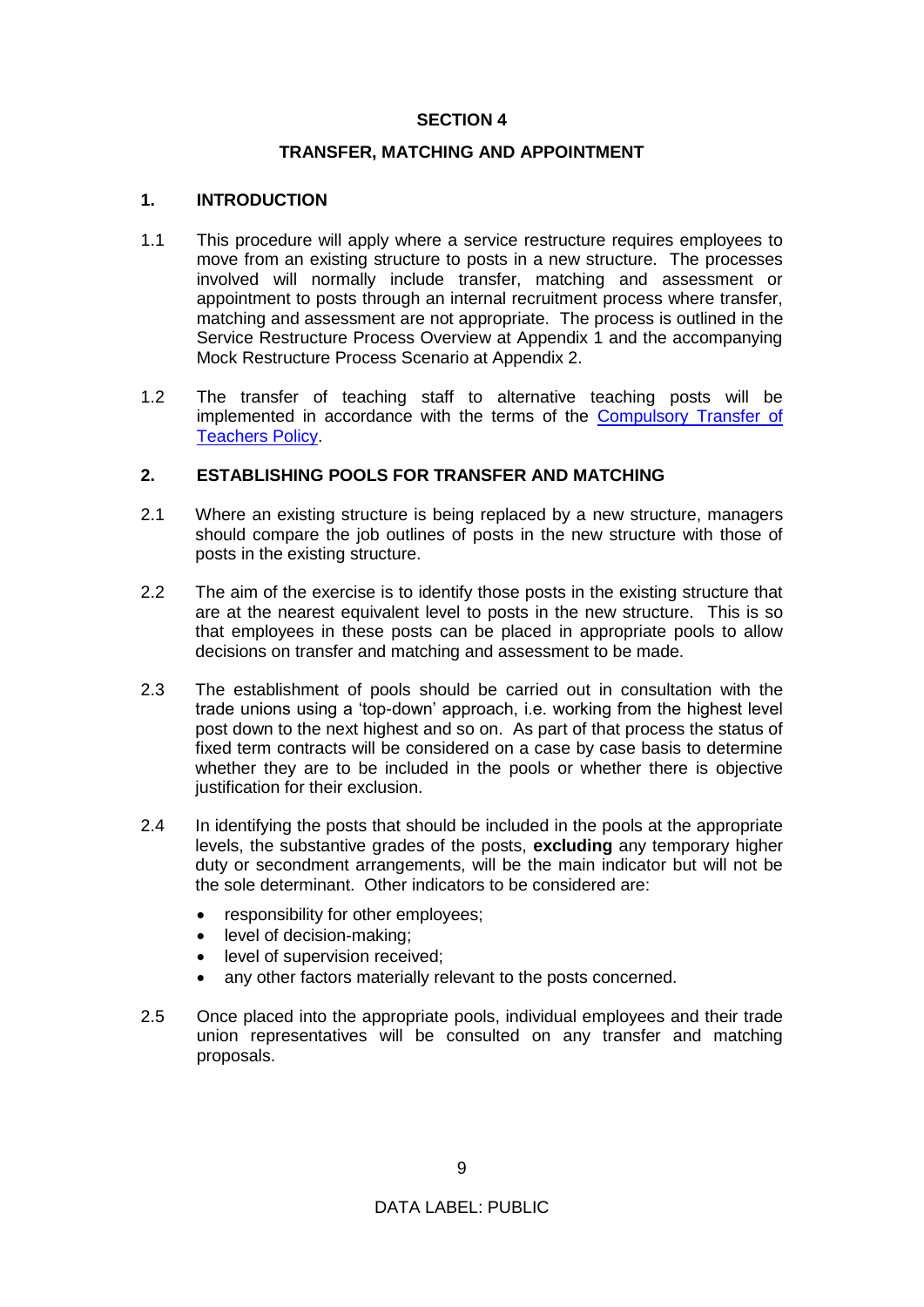## **3. TRANSFER OF POSTS TO NEW STRUCTURE**

3.1 Employees who occupy posts that remain essentially unaffected by a restructuring in terms of duties and role will transfer directly to the new structure in those posts.

## **4. MATCHING TO NEW POSTS**

- 4.1 Where the duties of a post in the new structure differ marginally to those of a post in the existing structure but, nevertheless, equate in all essential elements, the post holder will be matched into the new post provided that there are no other employees in the pool who are considered to be a match.
- 4.2 It is unlikely that a match can be established if less than 75% of the essential elements of the employee's existing job outline equate with those contained in the job outline of the post in the new structure.
- 4.3 Where it has not been possible to match an employee directly into a post because more than one employee is a potential match for that post, a ringfenced interview and assessment process will be conducted to determine who should be appointed to the post in question. Any employees on the redeployment list who meet the essential criteria for a post will also be included in the ring-fenced interview and assessment process.

## Ring-fenced Appointment

- 4.4 The key element of the ring-fenced appointment process will be a face-toface interview supplemented by the use of other approved forms of assessment and selection techniques as appropriate.
- 4.5 Interview and assessment, other than for posts of Head of Service and above, will normally be conducted by a panel chaired by the Manager of the restructured Service and will include a representative from HR Services in an advisory capacity and any other specialist or technical officer(s) as necessary. In the case of Heads of Service and above, the council's procedure for the appointment of senior officers will apply.
- 4.6 During the course of the ring-fenced appointment process, a nominated representative from the Joint Trade Union Side will be kept fully appraised of the decision – making process and the basis on which appointment outcomes have been reached.
- 4.7 Employees will complete a [Skills and Experience Profile](https://www.westlothian.gov.uk/media/23695/Redeployment-Skills-and-Experience-Profile/doc/Redeployment_Skills_and_Experience_Profile_Form.doc) which will include details of the skills, competencies, qualifications and experience (including any current or previous acting-up experience) in advance of the interview. A copy of the Skills and Experience Profile is provided in Appendix 3.
- 4.8 Line managers will ensure that appropriate advice and support is made available to assist employees in completing a Skills and Experience Profile and preparing for interview and assessment.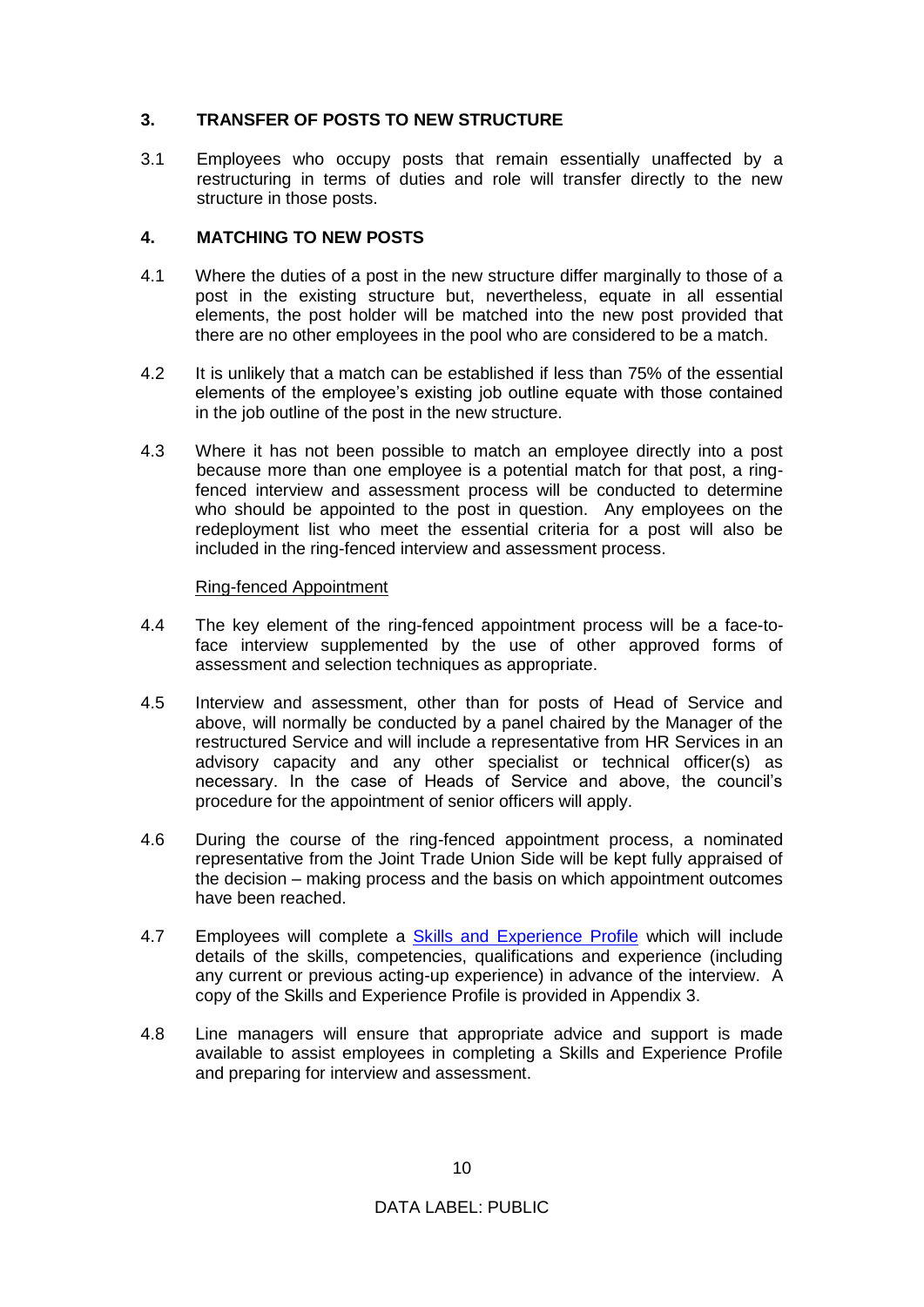4.9 The panel should ensure that full consideration is given to all aspects of the employee's past skills and experience with the council and should be mindful that the aim of the process is to determine, taking all relevant factors into account, who best fits the requirements of the post.

#### **5. EMPLOYEES NOT MATCHED OR APPOINTED FOLLOWING RING-FENCED INTERVIEWS**

- 5.1 Where an employee cannot be matched or is not appointed to a post following a ring-fenced interview process they will be placed on the redeployment list and a council wide search for suitable alternative employment will be undertaken during the restructure process. Where suitable alternative employment is not found during the restructure process, the employee will be formally displaced with effect from the implementation date of the new structure and a search for suitable alternative employment undertaken in line with the provisions of Section 5, 'Redeployment Procedure'.
- 5.2 Employees on the redeployment list will be entitled to priority interviews (where they meet the essential criteria for the post) for any vacancies that remain unfilled at the same or lower tiers in the new structure once the transfer and matching process has been completed in respect of other employees at those tiers.

## **6. APPOINTMENT TO POSTS THROUGH INTERNAL RECRUITMENT PROCESS**

- 6.1 Appointment to posts in the new structure will be made through the council's internal recruitment procedures and advertised council wide where:
	- a) matching is inappropriate because the essential elements of the posts in the new structure differ significantly from those of the posts in the existing structure; and/or,
	- b) where the post is of such a senior level that the council's procedures and/or standing orders require appointment to the post to be made through the council's procedure for the appointment of senior officers.
- 6.2 Prior to advertising any new posts, consideration will be given to whether any employees on the redeployment list meet the criteria for priority interview.
- 6.3 In the case of an employee who has a disability, consideration will be given to the possibility of making such reasonable adjustments to or relaxing particular requirements of the post in the structure that might otherwise affect the employee's ability to meet the person specification.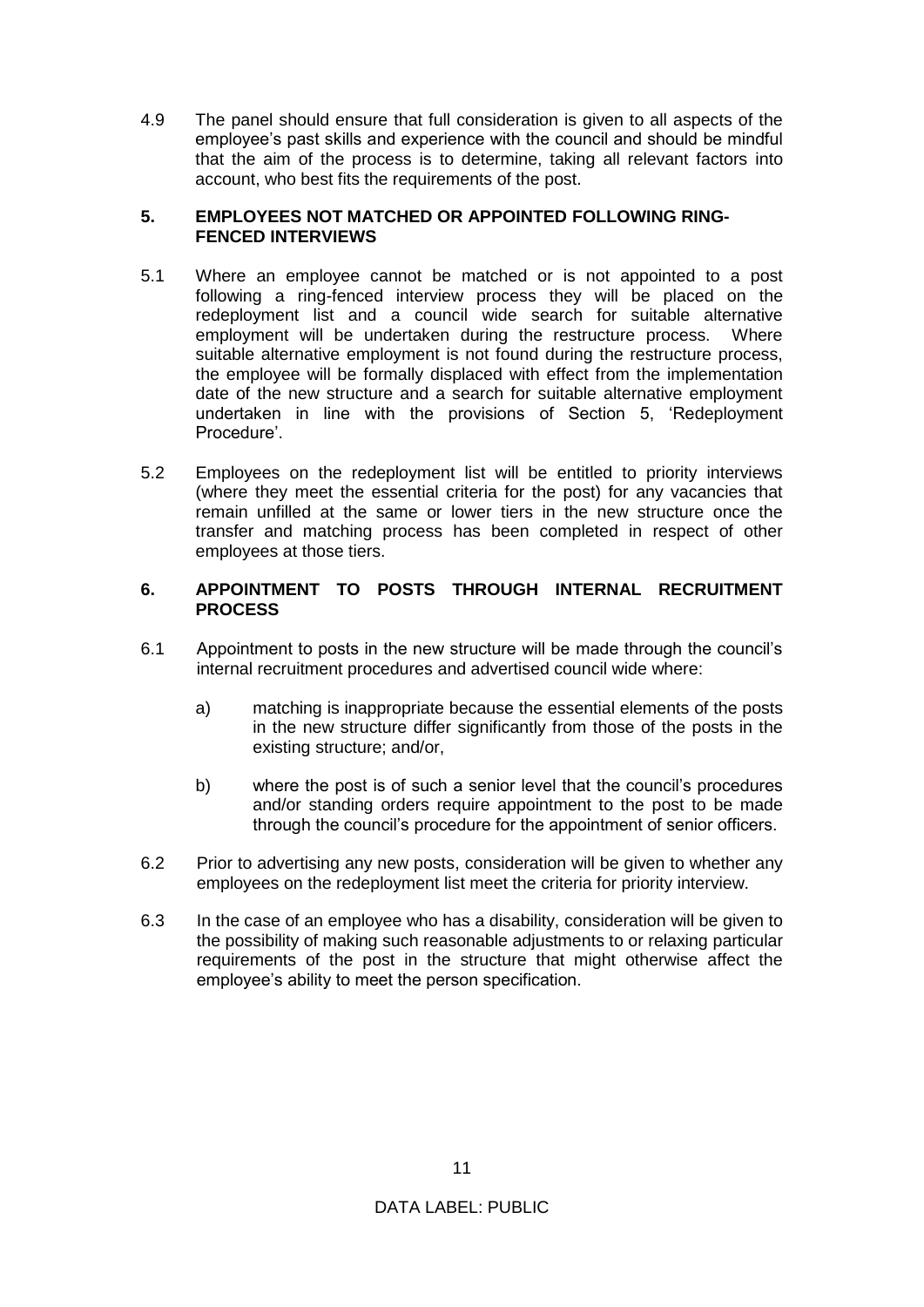## **SECTION 5**

## **REDEPLOYMENT PROCEDURE**

## **1. PURPOSE AND APPLICATION**

- 1.1 The purpose of this procedure is to provide a means of identifying wherever possible, suitable alternative employment for employees who have been displaced from their jobs as a consequence of:
	- a) the outcome of the transfer, matching and appointment process referred to in Section 4 of this procedure, or
	- b) the discontinuation of a discrete service function, or
	- c) the need to reduce numbers of employees in one or more service areas.
- 1.2 This procedure will apply to displaced teaching staff who are considered for redeployment to posts that are not covered by the terms of the National Scheme of Salaries and Conditions of Service for Teachers and Associated Professionals (SNCT). Teaching staff who are transferred or redeployed to alternative posts covered by SNCT Conditions of Service will be subject to the provisions of that scheme.

## **2. DISPLACED EMPLOYEES**

2.1 A displaced employee will continue to be employed in an agreed capacity for a period of up to 9 months from the implementation date of the new structure whilst a search for suitable alternative employment is undertaken. During the 9 month period, the employee will retain the contractual terms and conditions of their original post. The employee should be prepared to undertake work commensurate with the level of remuneration being retained. This may involve working at other locations and /or undertaking different types of work but within the scope of the employee's general capabilities, skills and experience. Consideration should be given to the employee's personal circumstances.

#### **3. IDENTIFICATION OF SUITABLE ALTERNATIVE EMPLOYMENT**

- 3.1 A search for suitable alternative employment will be undertaken simultaneously both within the original employing service and across the council. This will include issuing copies of the council's vacancy bulletins to the employee concerned to ensure that he/she is kept aware of any suitable vacancies that arise.
- 3.2 The service will also undertake regular (at least monthly) reviews with the employee concerned to ensure that he/she is kept informed of any developments or progress in the search for suitable alternative employment. A named person will be identified to keep in touch with the employee.
- 3.3. In determining whether a vacant post constitutes suitable alternative employment, an initial comparison will be made of the employee's skills and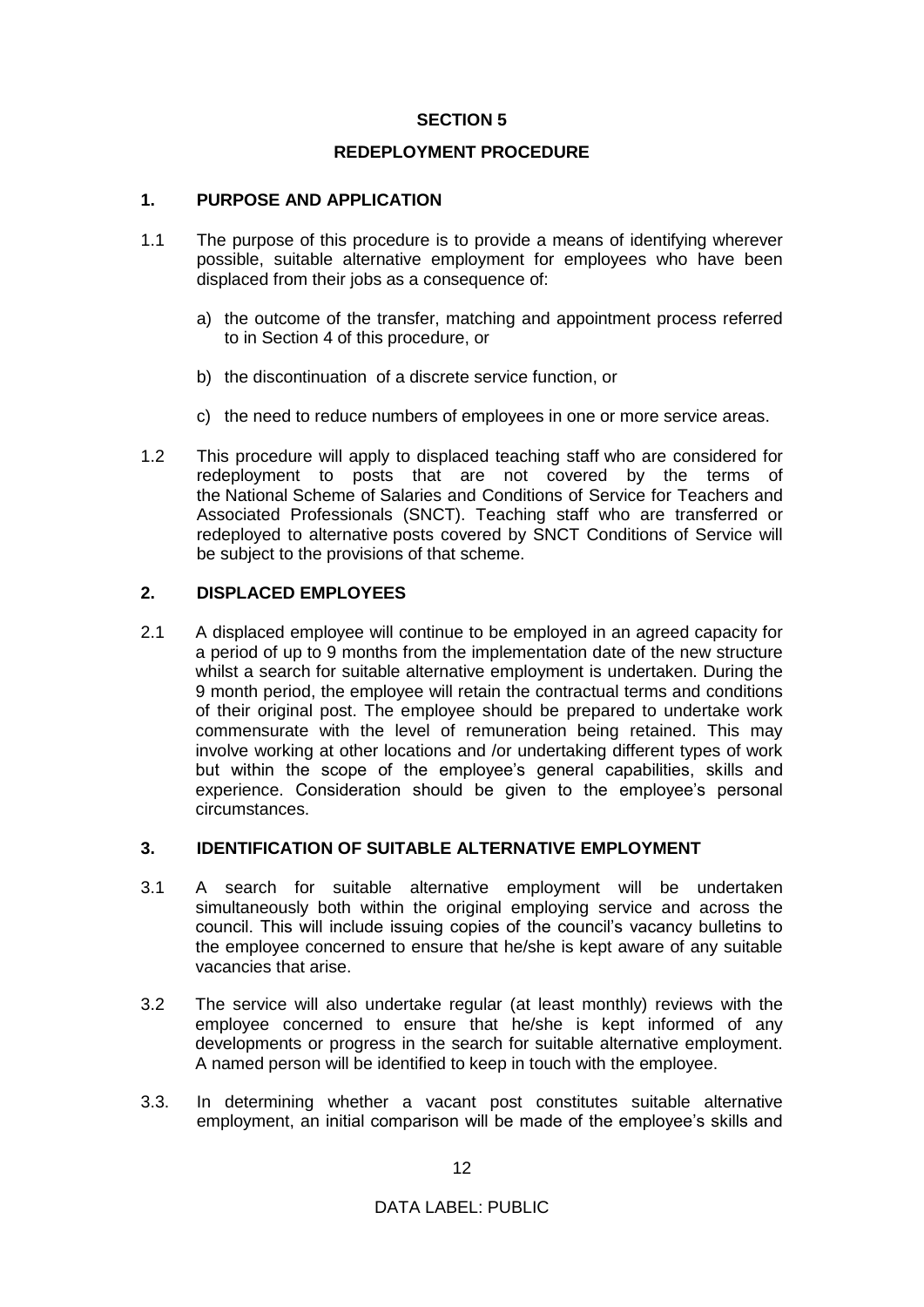competencies against the requirements set out in the person specification for the vacant post. To facilitate this comparison, the employee will complete a Skills and Experience Profile (Appendix 3).

- 3.4 A vacancy will be considered to be potentially suitable where the comparison between the profile and the person specification indicates that the employee either fully meets the minimum criteria for the post or could be expected to do so after a reasonable period of appropriate training. Wherever possible, an attempt will be made to identify a vacancy at a grade no lower than the grade of the post from which the employee has been displaced. However this will not preclude consideration of a post at a lower grade, if in all other respects both the council and the employee are satisfied that it constitutes suitable and acceptable alternative employment in the circumstances.
- 3.5 A "reasonable period of training" means training that would enable the employee to become fully effective in the post within a period of time that would not cause the Service undue operational difficulties. In this regard, where it is considered that an employee has a reasonable prospect of successful redeployment to the new post and this is supported by a clear business case, the period of retraining may be extended up to a maximum of 12 months.
- 3.6 A temporary post may constitute suitable alternative employment where an employee chooses to accept such a post. If however, the temporary contract is not extended or the employee is unsuccessful in securing another post before the end of the contract, the employee will be served with the appropriate notice of termination of employment and will receive severance compensation on termination.

## **4. MONITORING OF COUNCIL-WIDE VACANCIES**

- 4.1 When a vacancy becomes available for filling in any Service area, the Depute Chief Executive of that Service must consider in the first instance**,** the possibility of recruitment from those employees whose details are held on the redeployment list.
- 4.2 HR Services will ensure that vacancy advertising requests are not actioned unless the appropriate Depute Chief Executive has confirmed in writing that there are no potentially suitable candidates on the central database who could be considered for filling the vacancy.
- 4.3 Where either a Depute Chief Executive or HR Services identifies a vacancy that could be potentially suitable for a displaced employee, the arrangements for priority interviewing set out in paragraph 5 below will apply.

## **5. PRIORITY INTERVIEW**

5.1 Where an initial comparison indicates that a potential match exists and the grade of the vacant post is the same or lower than that of the post from which the employee has been displaced, the employee will be given a priority interview. In these circumstances, the employee will only be in competition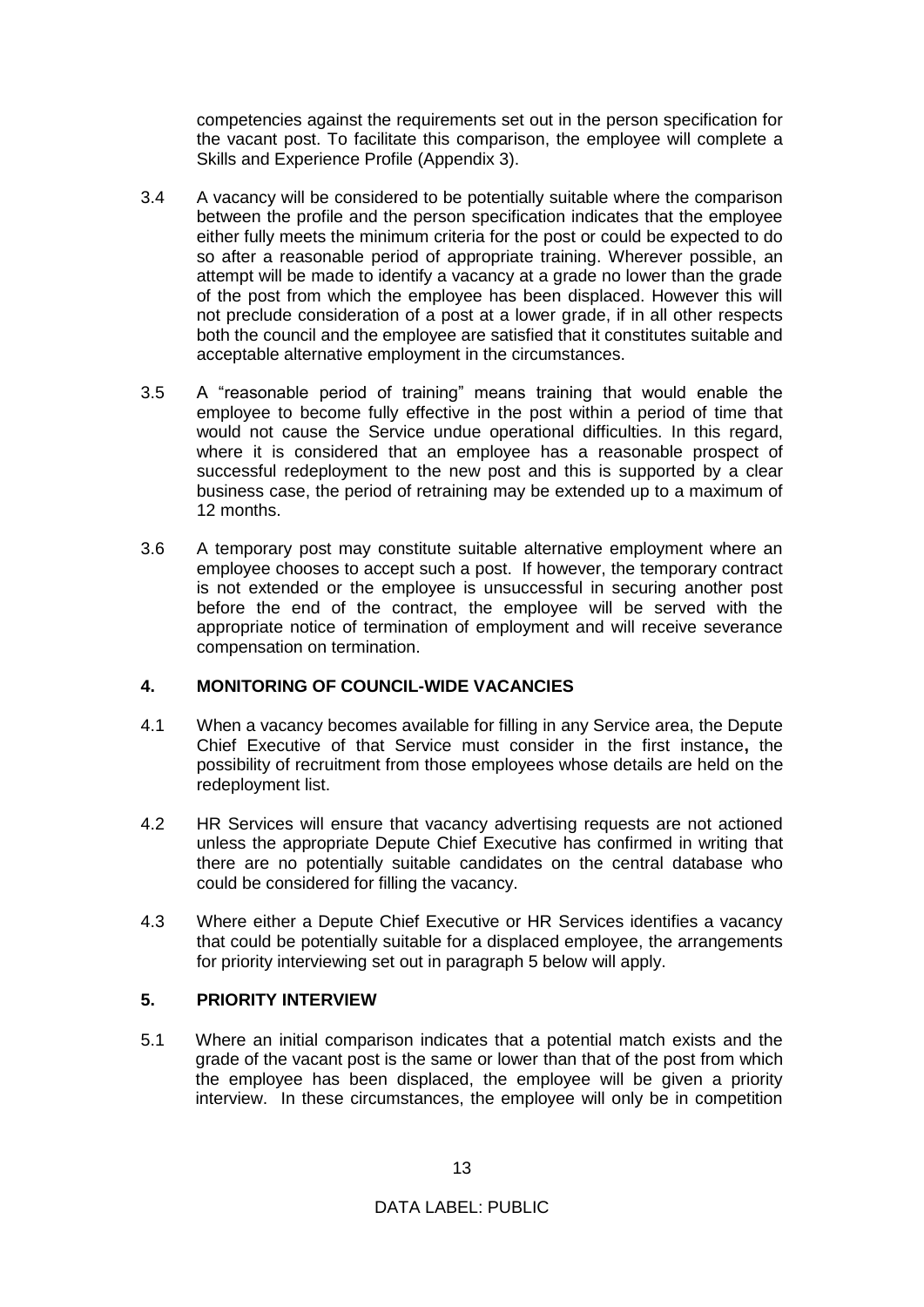with other employees seeking alternative employment who also potentially match the requirements of the vacant post(s) concerned.

- 5.2 In the case of an employee who has a disability, consideration will be given to the possibility of making such reasonable adjustments to or relaxing particular requirements of the vacant post that might otherwise affect the employee's ability to meet the person specification.
- 5.3 A priority interview will normally be conducted by a panel consisting of at least two officers, chaired by the manager of the service area in which the vacant post is located. A representative from the HR Service will advise the panel.
- 5.4 The purpose of the priority interview is to:
	- a) confirm that an employee either fully meets the minimum criteria for the vacant post or could be expected to do so after a reasonable period of training (as defined in paragraph 3.5 above); and
	- b) give the employee the opportunity to assess whether or not the post constitutes suitable alternative employment.
- 5.5 Where an employee is unsuccessful following a priority interview, the chair of the interview panel will provide the Head of Corporate Services with written reasons relating to the person specification and the job outline of the vacant post, as to why the employee has not been offered the post.
- 5.6 In the event that the written reasons are not considered to justify the rejection of the employee, the Chief Executive may, in these circumstances, require that the employee be offered the post.

## **6. GUARANTEED INTERVIEW**

If an employee indicates to the council's HR Service that they wish to apply for a higher graded post as advertised in the council's vacancy bulletin, provided that the employee meets the minimum criteria set for the post, a guaranteed interview will be offered. In keeping with the council's commitment to equal opportunities, the employee will need to compete with any other short-listed candidate(s) through the council's normal recruitment and selection procedures.

## **7. OFFER OF SUITABLE ALTERNATIVE EMPLOYMENT**

7.1 An employee who demonstrates at a priority interview that he/she fully meets the minimum criteria for the vacant post, or would be likely to do so after a reasonable period of training, will be offered the post subject to successful completion of a 4 week trial period. The trial period enables the employee to assess whether or not the post is suitable and also enables the prospective employing service to assess the suitability of the employee. The trial period may be extended beyond 4 weeks, by agreement, for the purposes of retraining only (except in the case of absence during the trial period). This will be particularly appropriate in the circumstances described at Paragraph 3.5 in relation to an extended period of retraining.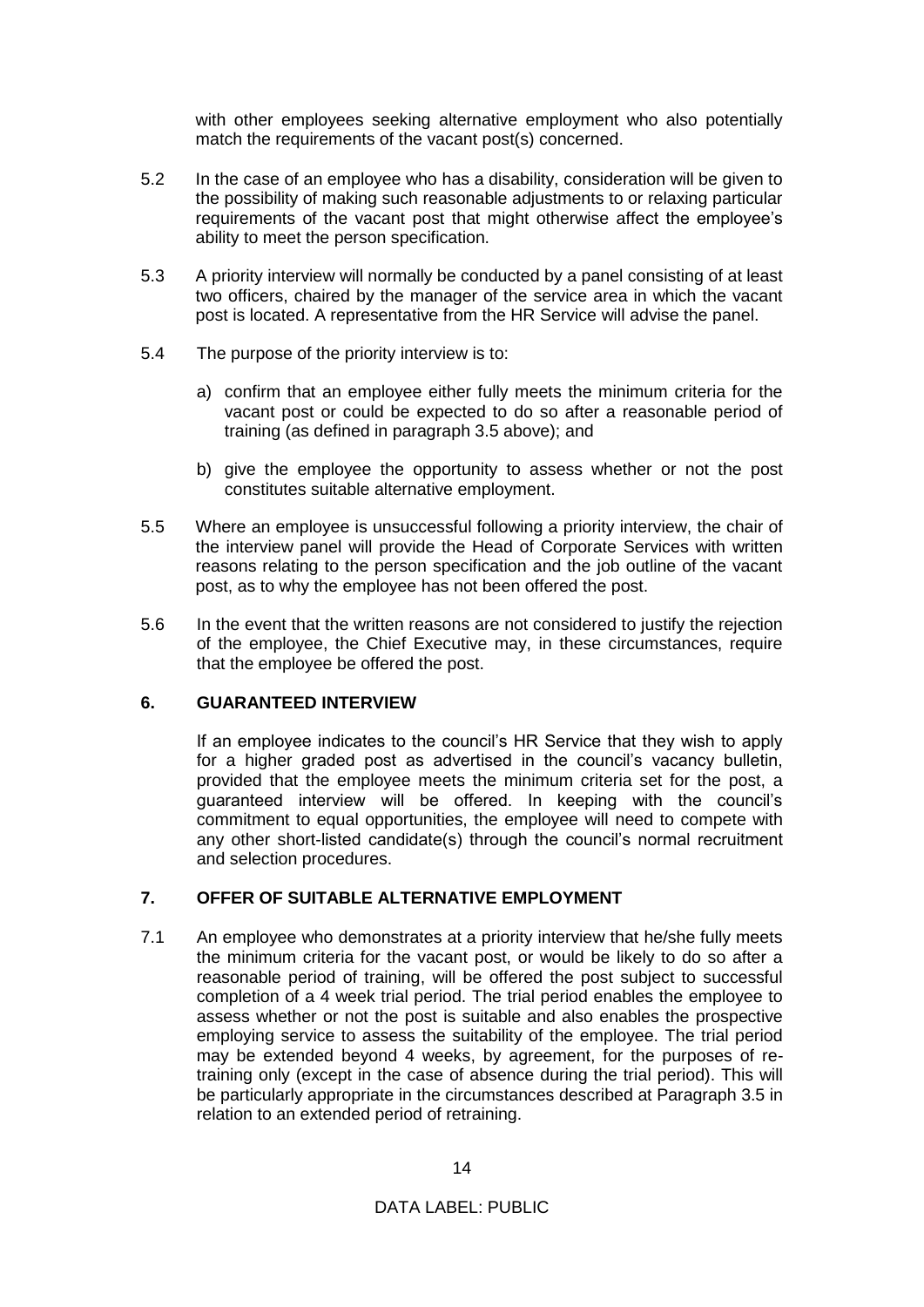#### Successful Trial Period

7.2 Successful completion of a trial period means that both the employee and the council are satisfied that the employee's formal appointment to the post should be confirmed.

## Unsuccessful Trial Period

7.3 Where it is reasonable for the service to conclude that an employee has not met the required performance standards during or by the end of a trial period, the employee will not be appointed to the post. In these circumstances, the employee will continue to be employed in an agreed capacity for the remainder of the 9 month search period during which the search for suitable alternative employment will continue.

## Rejection of Offer

- 7.4 There is no limit to the number of potential vacancies that an employee may be offered during the search for alternative employment. However, if an employee rejects an offer there is no guarantee that a further vacancy may become available during the remainder of the search period.
- 7.5 Where an employee either before, during or after the trial period unreasonably rejects an offer of suitable alternative employment, the employee's contract of employment will come to an end and the employee will not be entitled to receive redundancy or pension benefits. In determining whether or not an employee's rejection is reasonable in the circumstances, all relevant factors, including the employee's personal circumstances will be taken fully into account.

## **8. SALARY PROTECTION**

- 8.1 Salary protection applies in the following circumstances:
	- a) where a displaced employee accepts an offer of suitable alternative employment in a lower graded post;
	- b) where an organisational restructuring results in the basic grade of an employee's post being evaluated at a lower level.
- 8.2 Where salary protection applies, it will apply for 12 months from the date of formal displacement on implementation on the new structure.
- 8.3 At the end of the 12 month period, the salary and contractual terms and conditions will revert to those of the new post.

## **9. FAILURE TO IDENTIFY SUITABLE ALTERNATIVE EMPLOYMENT**

9.1 If by the end of the 9 month search period following an employee's formal displacement, it has not been possible to identify suitable alternative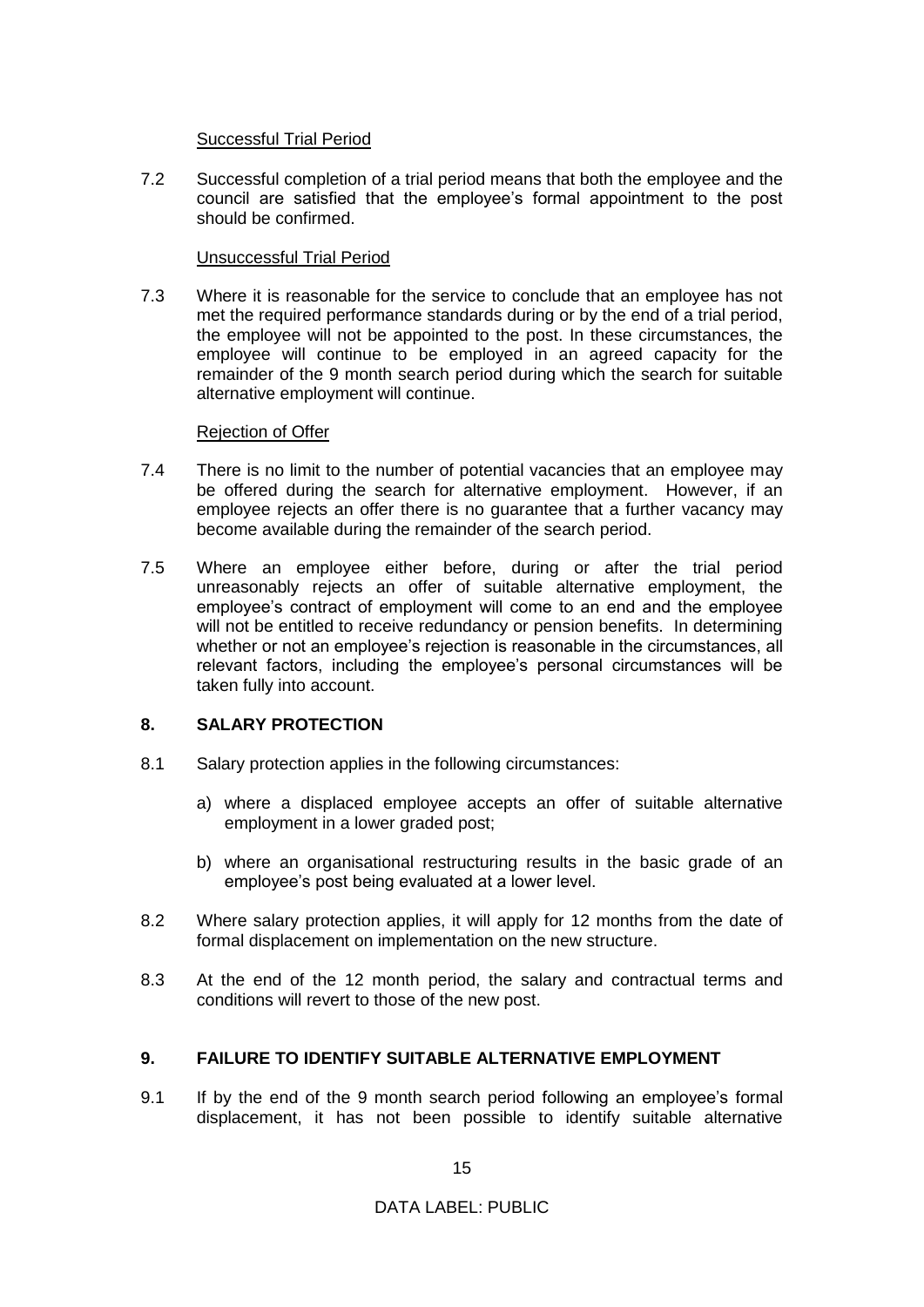employment, the employee will be given notice of dismissal in accordance with the requirements of his/her contract of employment and appropriate severance arrangements will apply.

9.2 The search for alternative employment will continue during the notice period; however there is no guarantee that a further vacancy may become available before the end of the notice period.

#### **10. COUNSELLING AND SUPPORT MEASURES**

- 10.1 HR Services will assist line managers to access and co-ordinate the provision of career counselling and support for displaced employees as necessary.
- 10.2 The focus will be on providing support to employees whilst they come to terms with the need to make a job/career transition. Guidance in evaluating job/career opportunities out with the council will be provided as appropriate.
- 10.3 The assistance will be provided in a flexible way, tailored to meet the individual needs of employees at all levels of the organisation. Assistance may range from one-to-one counselling through to group workshops depending on the numbers involved and the nature of the support required.
- 10.4 Assistance will be given in identifying transferable skills and establishing training and development needs. Practical guidance in completing Skills and Experience Profiles, advice on completing application forms, designing CV's, basic interview techniques, career-planning etc. will be available.
- 10.5 Where the numbers of employees requiring support are significant, it may be necessary for a council-wide support team to be formed.
- 10.6 Where established, the council-wide support team will co-ordinate the efforts of external agencies and HR Services as appropriate to ensure that all practicable measures are taken to identify potential suitable alternative employment.
- 10.7 The Head of Corporate Services will monitor and evaluate the effectiveness of any career counselling and support provided by approved external agencies engaged by the council.

## **11. BUDGETARY MEASURES**

- 11.1 Where an employee is offered alternative employment in another service, the current employing service will retain responsibility for paying the employee including the cost of any retraining until the appointment is formally confirmed following satisfactory completion of the trial period.
- 11.2 Where alternative employment involves relocation and the employee is entitled to a period of excess travelling expenses in accordance with the provisions of the appropriate National Joint Scheme of Pay and Conditions of Service, the former employing Service will bear the cost unless it is agreed that the cost be shared on an equal basis between the Services concerned.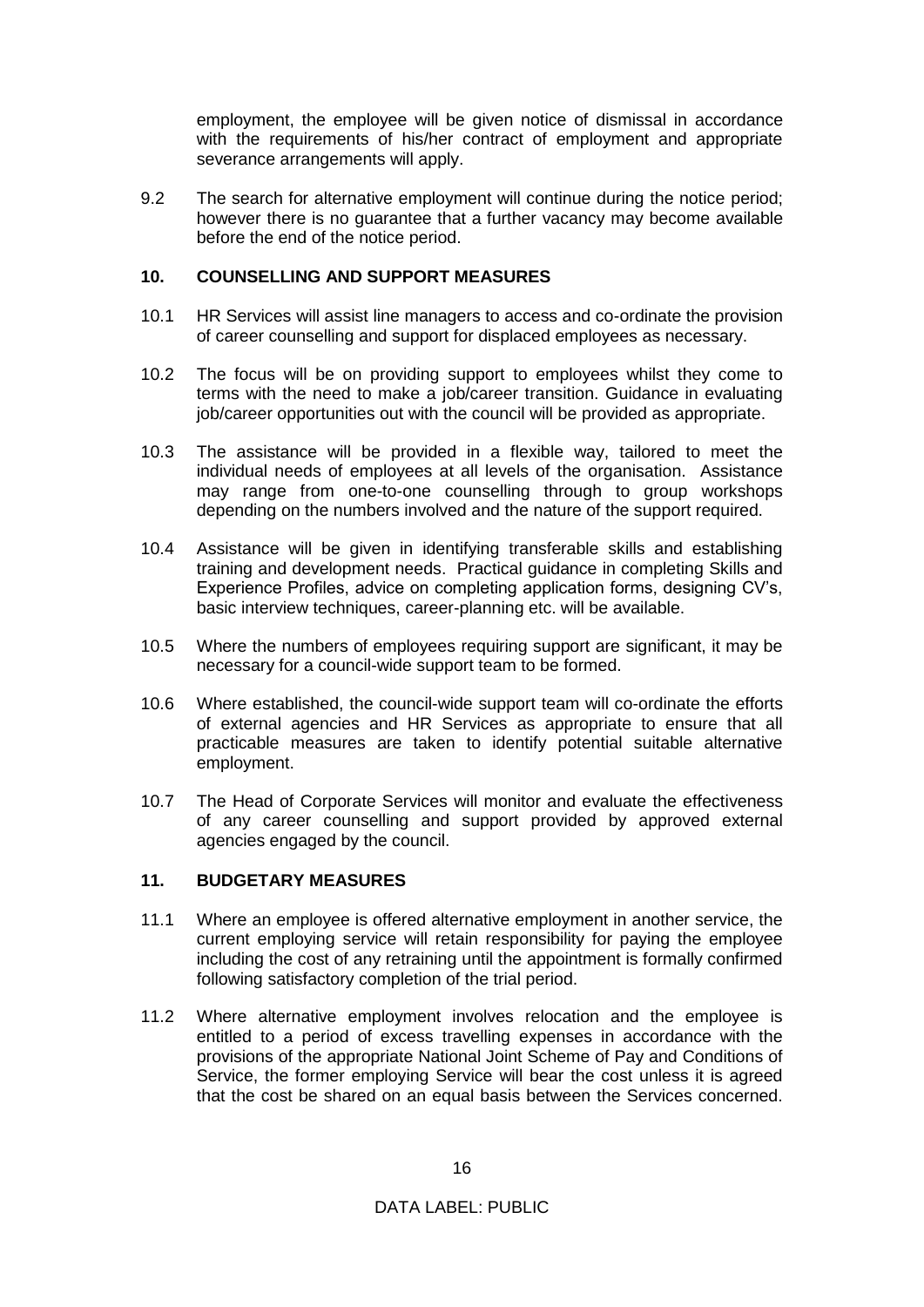For teaching staff, reference will be made to the provisions of the SNCT conditions of service.

## **12. REVIEW**

12.1 This policy and procedure will be reviewed as required in consultation with the recognised trade unions and at least once every 5 years.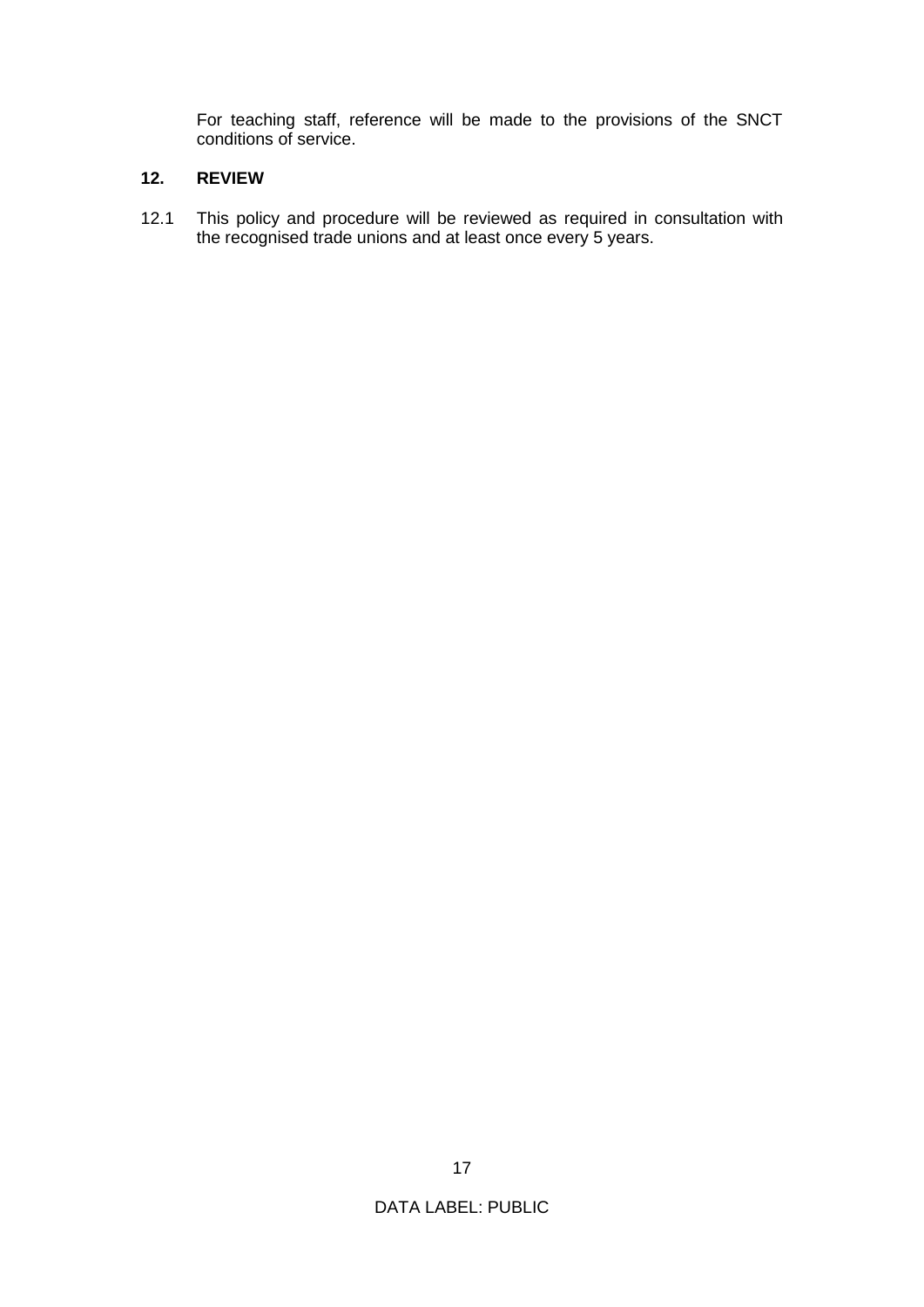#### **SERVICE RESTRUCTURE PROCESS OVERVIEW**

The process set out below reflects the content of the council's Workforce Management Policy and Procedure and should be followed at each level, working from top down, when a service is being restructured.

As part of the process, the recognised Trade Unions should be consulted on the proposed new structure, the posts identified in the restructuring process and the appropriate pools for transfer and matching.

Appointment to posts will be excluded from this process where posts are of such a senior level that the council's procedures and/or standing orders require appointment to the post to be made through the council's procedure for the appointment of senior officers.

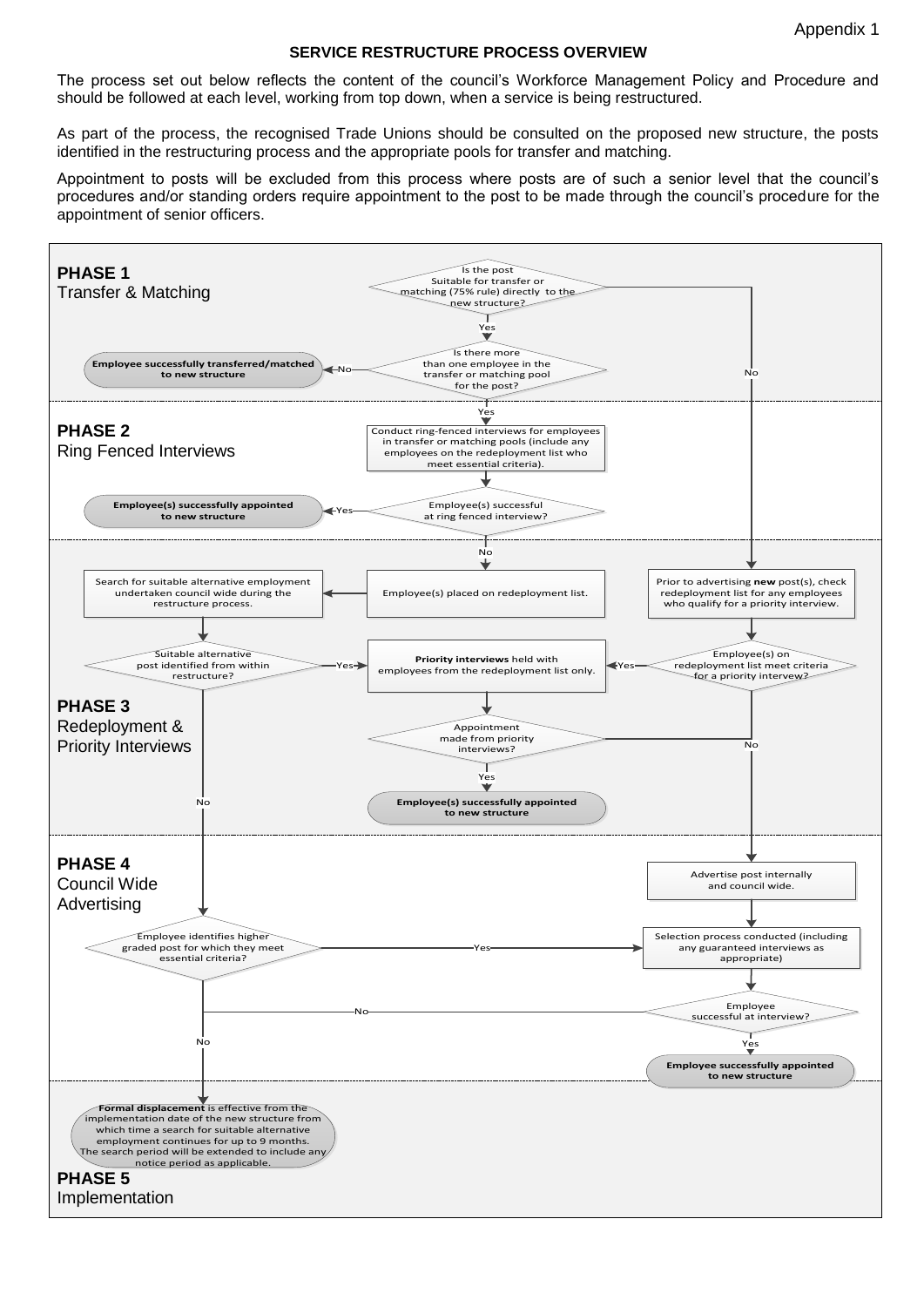#### **MOCK RESTRUCTURE**

#### **PROCESS SCENARIO**

#### **STRUCTURE LEVEL 1**

One Senior Officer Vacancy

**Open recruitment process** applies in accordance with Section 4(5b) of Workforce Management Policy & Procedure (council Standing Orders)

Outcome: T. MacDonald successfully appointed

#### **STRUCTURE LEVEL 2**

Three Senior Advisers currently in post – H. Thompson, I. Jones, C. White

New structure has only 2 Senior Adviser level posts.

#### **Phase 1 – Transfer & Matching**

**Matching Process** applies in accordance with Sections 2 and 4 of the Workforce Management Policy & Procedure

Matching Pool - All 3 current post-holders are a potential match and therefore qualify for ring-fenced interviews for the two posts along with any other displaced employee on the corporate redeployment list that meets the essential criteria (on this occasion no-one).

#### **Phase 2 – Ring-Fenced Interviews**

H. Thompson & I. Jones successfully appointed.

C. White is unsuccessful.

#### **Phase 3 – Redeployment & Priority Interviews**

C. White is placed on redeployment list. A search for suitable alternative employment begins council wide including any suitable vacancies in the ongoing restructure.

New Post of Senior Policy Officer Created in Revised Structure - **Open recruitment process** applies in accordance with Section 4(5a) of Workforce Management Policy & Procedure subject to firstly considering any employees currently on the redeployment who meet the essential criteria and qualify for a Priority Interview.

C. White meets the criteria for a priority interview but is unsuccessful.

#### **Phase 4 – Council Wide Advertising**

New Post is advertised council wide and G. Neill (current Adviser at level 3) is appointed.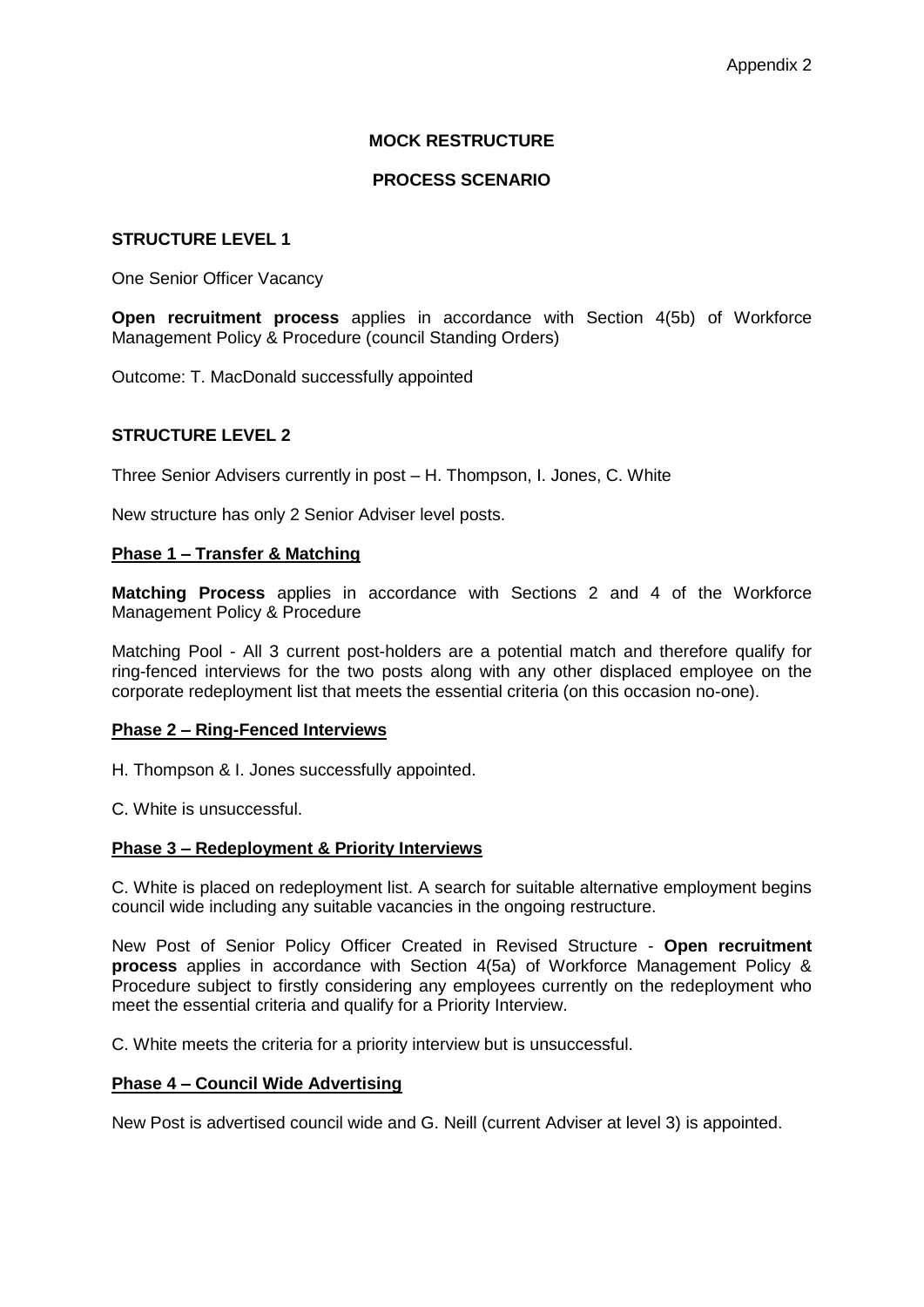## **STRUCTURE LEVEL 3**

Four Advisers currently in post – C. Watson, K. Wilson, M. McKay, J. Robertson

New structure has only 3 Adviser level posts.

#### **Phase 1 – Transfer & Matching**

**Matching Process** applies in accordance with Sections 2 and 4 of the Workforce Management Policy & Procedure.

Matching Pool - All 4 current post-holders are a potential match and therefore qualify for ring-fenced interviews for the three posts along with any other displaced employee on the corporate redeployment list that meet the essential criteria.

C White is on the redeployment register having been displaced in the current restructure process (at level 2) and meets the essential criteria and is therefore included in the ringfenced interview pool of 5 candidates. \*

\* C White's inclusion in the ring-fenced interview pool offers the opportunity to compete for suitable alternative employment at a stage of the redeployment process before priority interviews would normally be considered.

#### **Phase 2 – Ring-Fenced Interviews**

- C. Watson, M. McKay & C. White successfully appointed.
- K. Wilson & J. Robertson unsuccessful.

## **Phase 3 – Redeployment & Priority Interviews**

K. Wilson & J Robertson placed on redeployment list and a search for suitable alternative employment begins council wide including any suitable vacancies in the ongoing restructure.

New Post of Project Officer Created in Revised Structure - **Open recruitment process** applies in accordance with Section 4(5a) of Workforce Management Policy & Procedure subject to firstly considering any employees currently on the redeployment who meet the essential criteria and qualify for a Priority Interview.

J. Robertson (displaced at this level) is granted a priority interview and is appointed.

#### **STRUCTURE LEVEL 4**

Two Assistants currently in post – E. Parks, S. Hall

New structure has 2 assistant posts.

#### **Phase 1 – Transfer & Matching**

**Transfer Process** applies as new structure has 2 posts of Assistant with identical duties and grade which constitutes a transfer for the 2 current post-holders in accordance with Section 4(3) of the Workforce Management Policy and Procedure.

## **STRUCTURE LEVEL 5**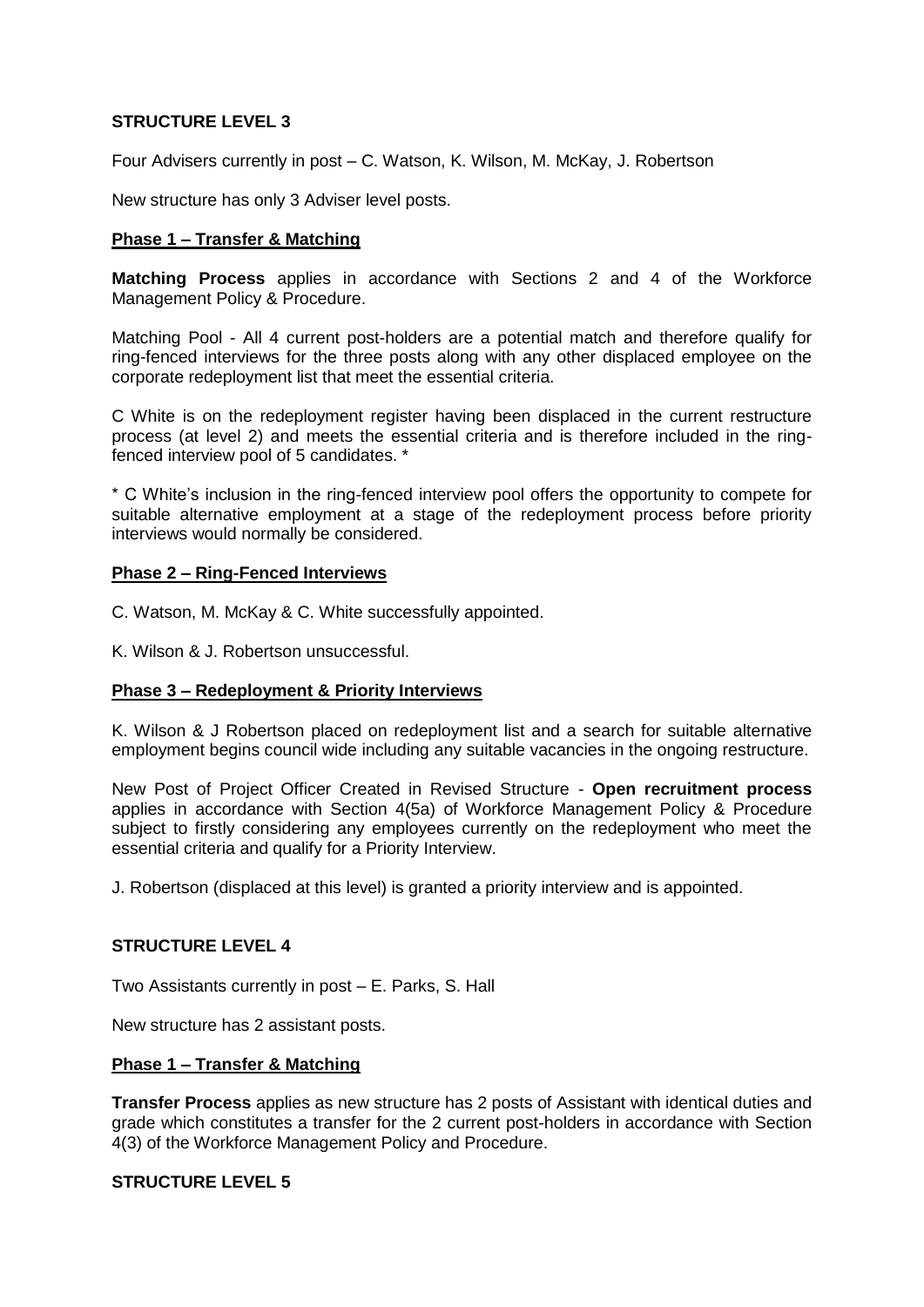Three Admin Assistants currently in post – N. Sullivan, G. Templar, D. Livingstone

New structure has only 2 posts of Admin Assistant.

#### **Phase 1 – Transfer & Matching**

**Matching Process** applies in accordance with Sections 2 and 4 of the Workforce Management Policy & Procedure.

Matching Pool - All 3 current post-holders are a potential match and therefore qualify for ring-fenced interviews for the two posts along with any other displaced employee on the corporate redeployment list that meets the essential criteria.

T. Smith on the redeployment list (formally displaced as a result of a separate restructure) meets the essential criteria and is therefore included in the ring-fenced interview pool of 4 candidates.

#### **Phase 2 – Ring-Fenced Interviews**

N. Sullivan & T. Smith successfully appointed.

G. Templar & D. Livingston unsuccessful.

#### **Phase 3 – Redeployment & Priority Interviews**

G. Templar & D Livingston placed on redeployment list and a search for suitable alternative employment begins council wide including any suitable vacancies in the ongoing restructure.

## **END OF RESTRUCTURE PROCESS**

K. Wilson (not matched/appointed at level 3), G. Templar and D. Livingston (not matched/appointed at level 5) are now formally displaced and a 9 month search period for suitable alternative employment begins effective from the implementation date of the new structure.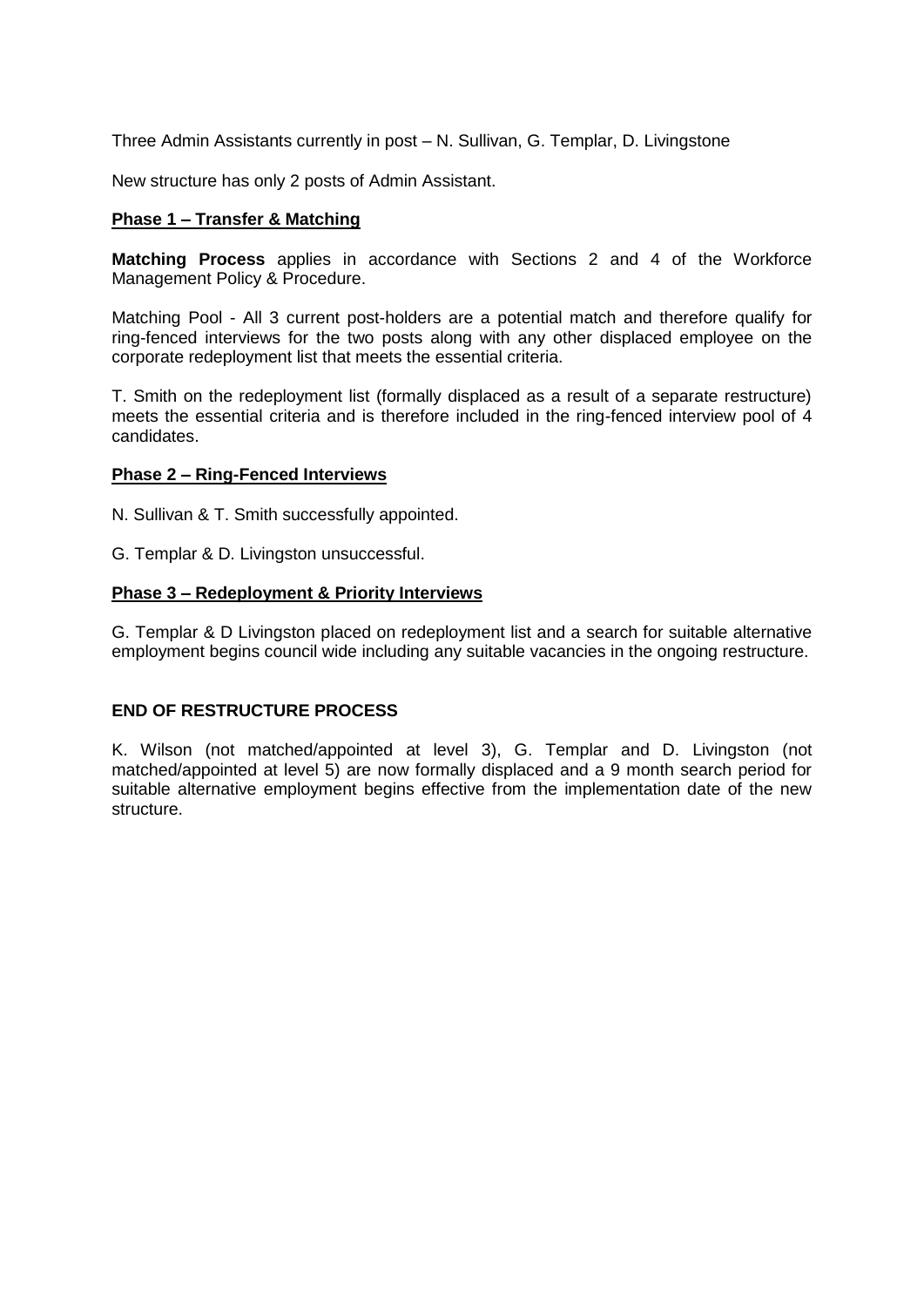#### **Redeployment – Skills and Experience Profile**

The information in this form will be used to help identify which council posts may be considered suitable alternative employment for you, based on your skills, abilities and experience. It is therefore important that you provide as much information as possible.

To ensure that you have supplied all relevant information this form should be completed in conjunction with your line manager.

#### **Personal Information**

| <b>First Name:</b>   | Surname:                          |  |  |
|----------------------|-----------------------------------|--|--|
|                      |                                   |  |  |
| <b>Home Address:</b> | <b>Personal Telephone Number:</b> |  |  |
|                      | <b>Personal Email Address:</b>    |  |  |
|                      |                                   |  |  |

#### **Current Post Details**

| <b>Job Title:</b>                                                               | <b>Service Area:</b>          |                                        |                  |  |  |
|---------------------------------------------------------------------------------|-------------------------------|----------------------------------------|------------------|--|--|
| <b>Grade of Post</b>                                                            |                               |                                        |                  |  |  |
| <b>Work Location:</b>                                                           | <b>Work Telephone Number:</b> |                                        |                  |  |  |
| Are you (Please tick as appropriate)                                            | <b>Full Time</b>              | <b>Part Time</b>                       | <b>Sessional</b> |  |  |
| If you are not full time, how many<br>hours do you work                         |                               |                                        |                  |  |  |
| If you have a particular work pattern – Please give details (e.g. morning only) |                               |                                        |                  |  |  |
| you receive any allowances<br>Do<br>(Please tick as appropriate)                | below)                        | <b>YES</b> (if yes please give details | <b>No</b>        |  |  |
| <b>Allowances</b>                                                               |                               |                                        |                  |  |  |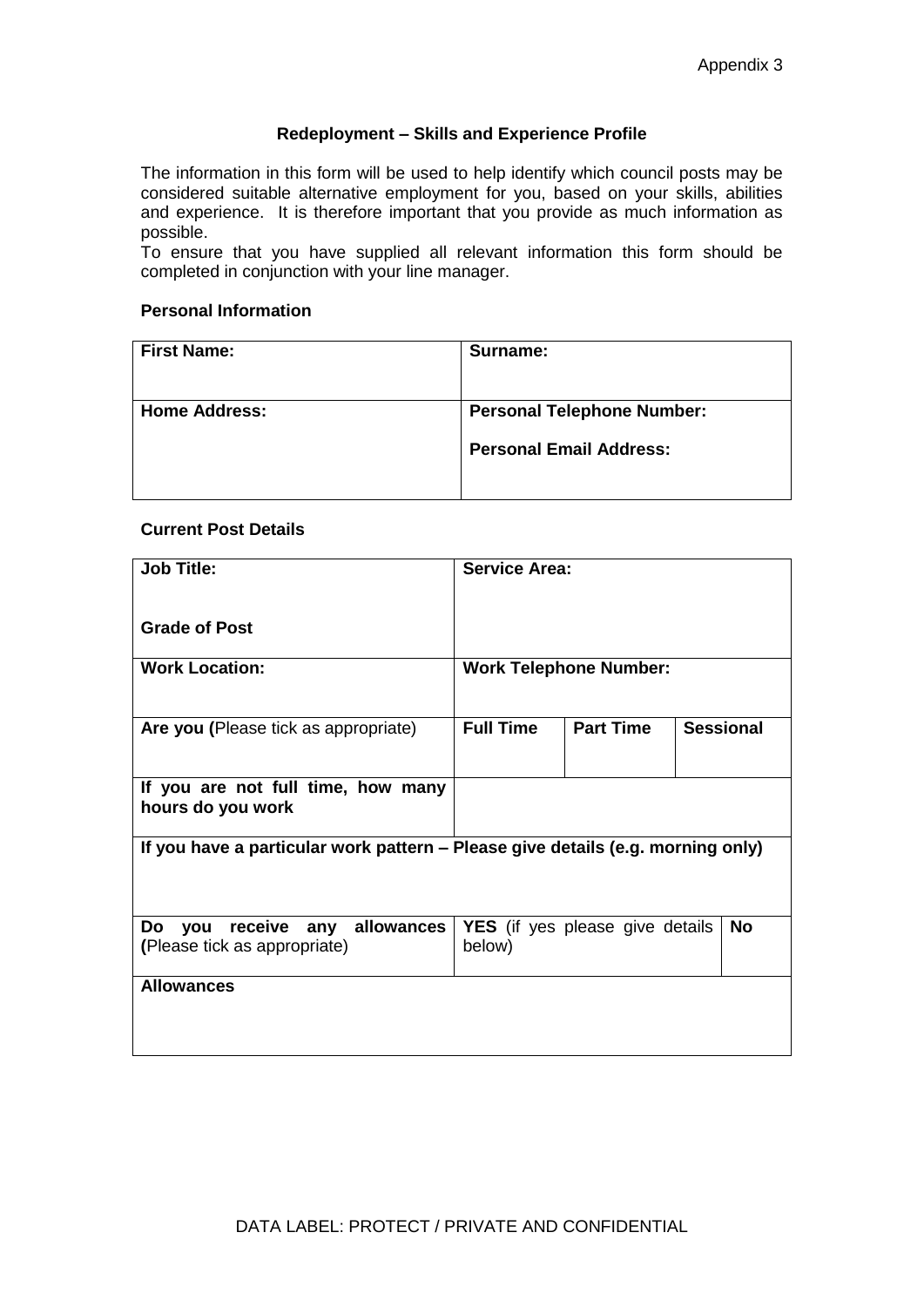#### **General Information**

**Current Duties** (Describe your main duties and responsibilities. Include any responsibilities for employees/finance/resources. You may wish to attach your job description)

**Experience, Skills & Knowledge (**Please provide information in relation to your particular skills, experience and knowledge. This should include skills and knowledge gained through employment, voluntary work and any other relevant activities you may have undertaken).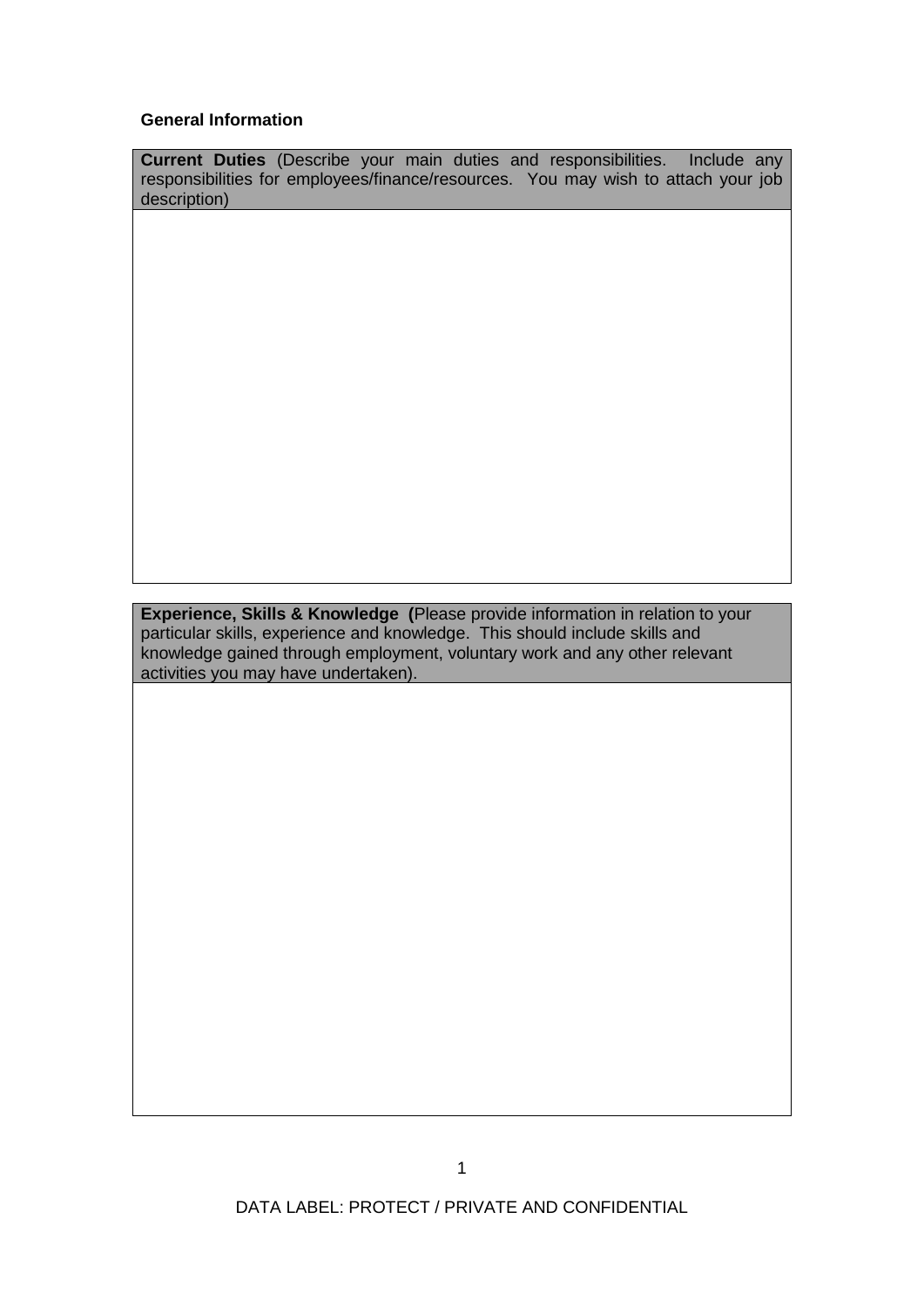| Qualifications, Training & Membership of Professional Body |  |             |  |  |
|------------------------------------------------------------|--|-------------|--|--|
| <b>Details</b>                                             |  | <b>Date</b> |  |  |
|                                                            |  |             |  |  |
|                                                            |  |             |  |  |
|                                                            |  |             |  |  |
|                                                            |  |             |  |  |
|                                                            |  |             |  |  |
|                                                            |  |             |  |  |
|                                                            |  |             |  |  |
|                                                            |  |             |  |  |
|                                                            |  |             |  |  |
|                                                            |  |             |  |  |
|                                                            |  |             |  |  |
|                                                            |  |             |  |  |

## **Alternative Employment**

| Are there any jobs/areas of the council where you would like to work? (Please<br>give reasons) |                                                                           |  |  |  |
|------------------------------------------------------------------------------------------------|---------------------------------------------------------------------------|--|--|--|
|                                                                                                |                                                                           |  |  |  |
|                                                                                                |                                                                           |  |  |  |
| (Please give reasons)                                                                          | Are there any jobs/areas of the council where you would not like to work? |  |  |  |
|                                                                                                |                                                                           |  |  |  |
|                                                                                                |                                                                           |  |  |  |